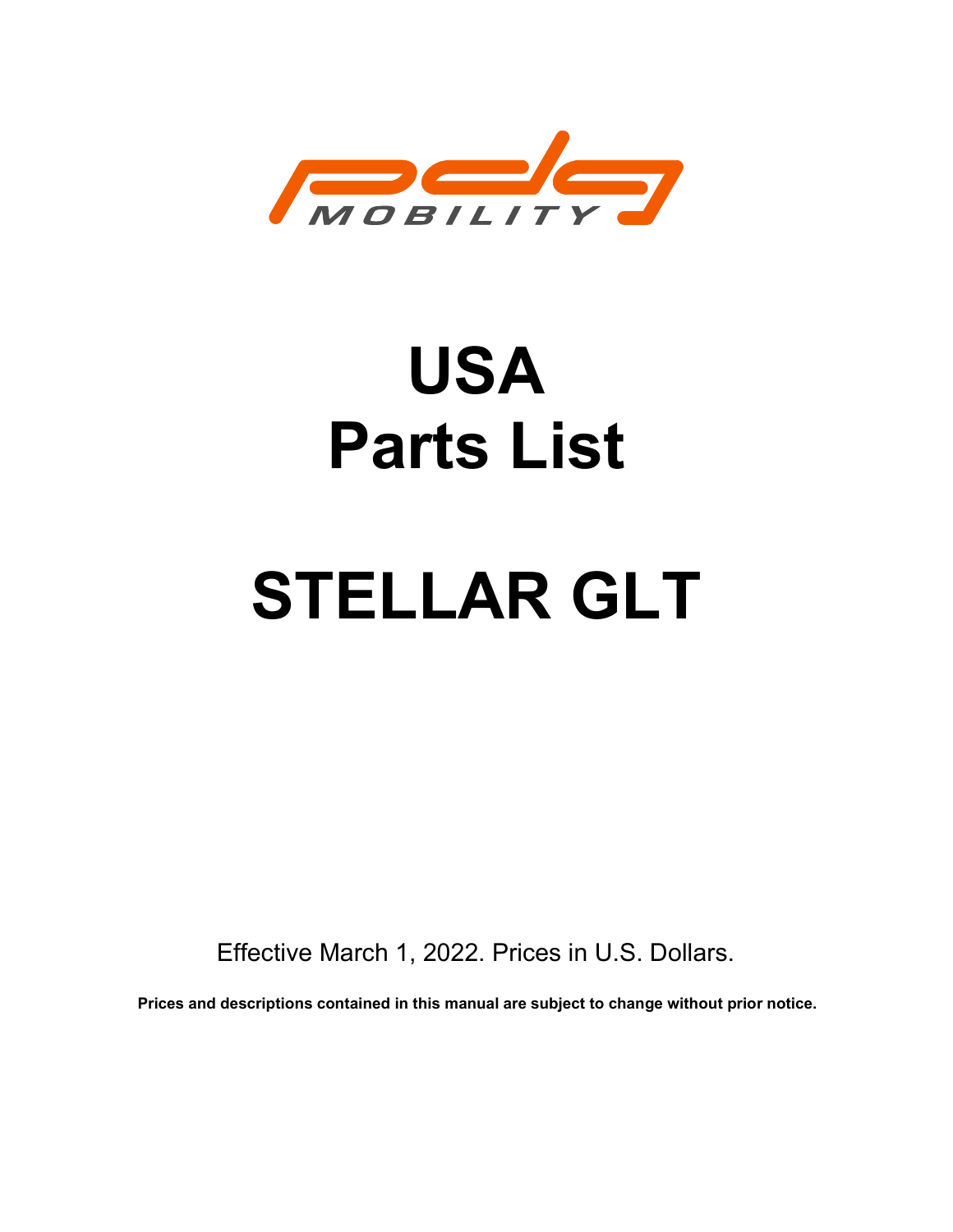# **Stellar GLT Frame-Seat Pan**

#### **Frame Components**

#### Retail Price

|       | <b>Stellar GLT Frame-Seat Pan</b>                        |                     |
|-------|----------------------------------------------------------|---------------------|
|       |                                                          |                     |
|       | <b>Frame Components</b>                                  |                     |
|       |                                                          | <b>Retail Price</b> |
| 19164 | LT - Lower Frame - Asm - Short (Specify Width)(G2)       | \$609.00            |
| 19165 | LT - Lower Frame - Asm - Standard (Specify Width)(G2)    | \$618.00            |
| 18966 | LT - Upper Frame - Bondment (Specify Width)(G2)          | \$351.00            |
| 19522 | Rear Seat Depth Insert                                   | \$66.00             |
| 19539 | Stellar GL - Sub-Frame - Strut Mount Plate LH - Aluminum | \$38.00             |
| 19540 | Stellar GL - Sub-Frame - Strut Mount Plate RH - Aluminum | \$38.00             |
| 19398 | Stellar GL - Upper Frame - Pivot Plate - L (G2)          | \$10.00             |
| 19399 | Stellar GL - Upper Frame - Pivot Plate - R (G2)          | \$10.00             |
| 17516 | Stellar GL Sub Frame - Tilt Limiting Sleeve (G2)         | \$8.00              |
| 18805 | Stellar GLT - SF Side Plate L (G2)                       | \$59.00             |
| 18806 | Stellar GLT - SF Side Plate R (G2)                       | \$59.00             |
|       | <b>Seat Pan</b>                                          |                     |
|       |                                                          | <b>Retail Price</b> |
| 18103 | B/S Seat Pan - 14" (21/ 22" Seat Depth)(G2)              | \$191.00            |
| 18104 | B/S Seat Pan - 15" (21/ 22" Seat Depth)(G2)              | \$191.00            |
| 18105 | B/S Seat Pan - 16" (21/22" Seat Depth)(G2)               | \$191.00            |
| 18106 | B/S Seat Pan - 17" (21/22" Seat Depth)(G2)               | \$191.00            |
| 18107 | B/S Seat Pan - 18" (21/22" Seat Depth)(G2)               | \$191.00            |
| 18108 | B/S Seat Pan - 19" (21/ 22" Seat Denth)(G2)              | \$191.00            |

#### **Seat Pan**

| Stellar GL - Sub-Frame - Strut Mount Plate RH - Aluminum | \$38.00             |
|----------------------------------------------------------|---------------------|
|                                                          |                     |
| Stellar GL - Upper Frame - Pivot Plate - L (G2)          | \$10.00             |
| Stellar GL - Upper Frame - Pivot Plate - R (G2)          | \$10.00             |
| Stellar GL Sub Frame - Tilt Limiting Sleeve (G2)         | \$8.00              |
| Stellar GLT - SF Side Plate L (G2)                       | \$59.00             |
| Stellar GLT - SF Side Plate R (G2)                       | \$59.00             |
|                                                          |                     |
|                                                          | <b>Retail Price</b> |
| B/S Seat Pan - 14" (21/ 22" Seat Depth)(G2)              | \$191.00            |
| B/S Seat Pan - 15" (21/ 22" Seat Depth)(G2)              | \$191.00            |
| B/S Seat Pan - 16" (21/22" Seat Depth)(G2)               | \$191.00            |
| B/S Seat Pan - 17" (21/ 22" Seat Depth)(G2)              | \$191.00            |
| B/S Seat Pan - 18" (21/22" Seat Depth) (G2)              | \$191.00            |
| B/S Seat Pan - 19" (21/ 22" Seat Depth)(G2)              | \$191.00            |
| B/S Seat Pan - 20" (21/22" Seat Depth)(G2)               | \$191.00            |
| B/S Seat Pan - 21" (21/22" Seat Depth)(G2)               | \$191.00            |
| B/S Seat Pan - 22" (21/22" Seat Depth)(G2)               | \$191.00            |
| B/S Seat Pan - Glued 14" (G2)                            | \$155.00            |
| B/S Seat Pan - Glued 15" (G2)                            | \$155.00            |
| B/S Seat Pan - Glued 16" (G2)                            | \$155.00            |
| B/S Seat Pan - Glued 17" (G2)                            | \$155.00            |
| Page 2                                                   |                     |
|                                                          | <b>Seat Pan</b>     |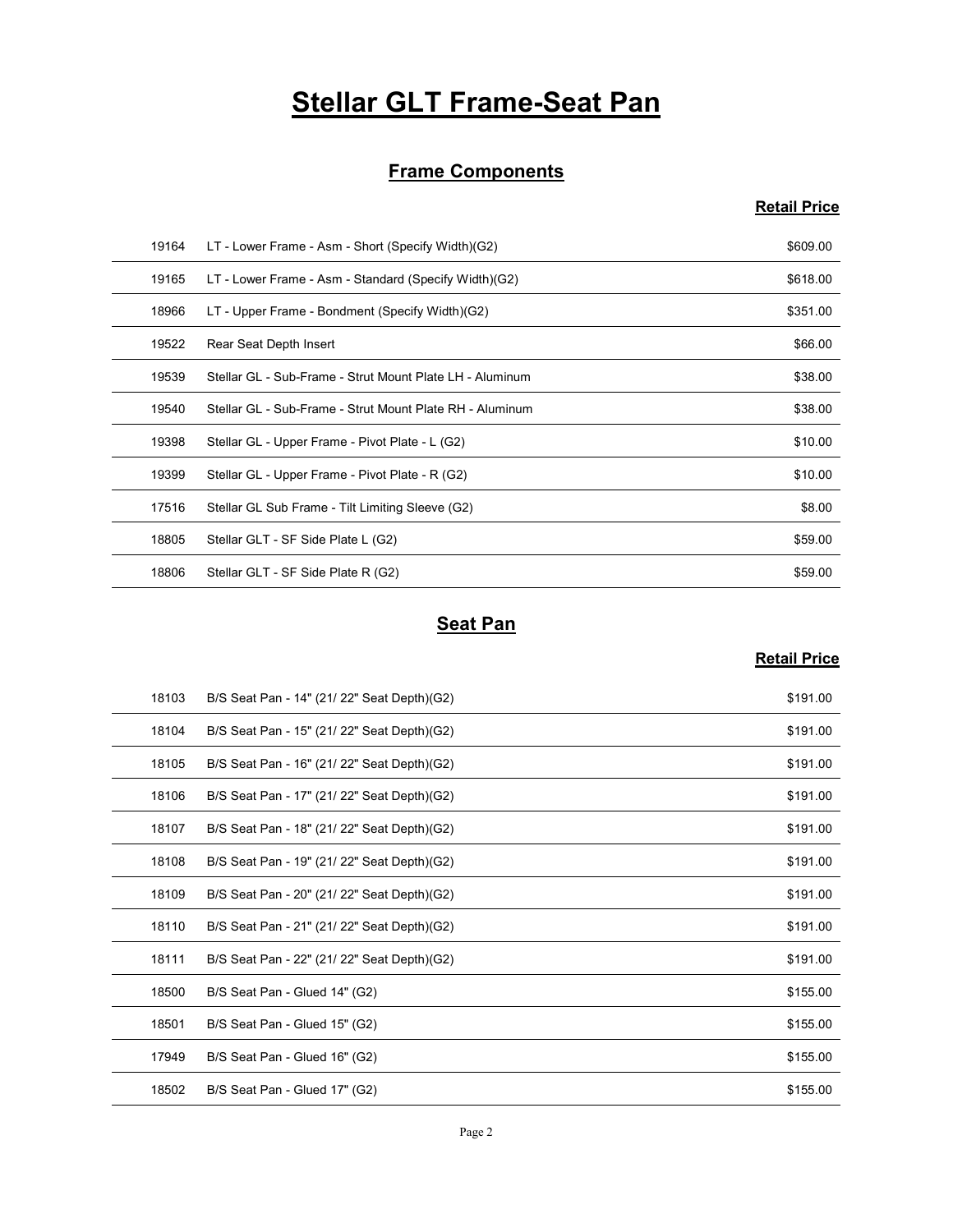| 17950 | B/S Seat Pan - Glued 18" (G2) | \$155.00            |
|-------|-------------------------------|---------------------|
| 18503 | B/S Seat Pan - Glued 19" (G2) | \$155.00            |
| 17951 | B/S Seat Pan - Glued 20" (G2) | \$155.00            |
| 18504 | B/S Seat Pan - Glued 21" (G2) | \$155.00            |
| 18505 | B/S Seat Pan - Glued 22" (G2) | \$155.00            |
|       |                               |                     |
|       | <b>TTDS</b>                   | <b>Retail Price</b> |

#### **TTDS**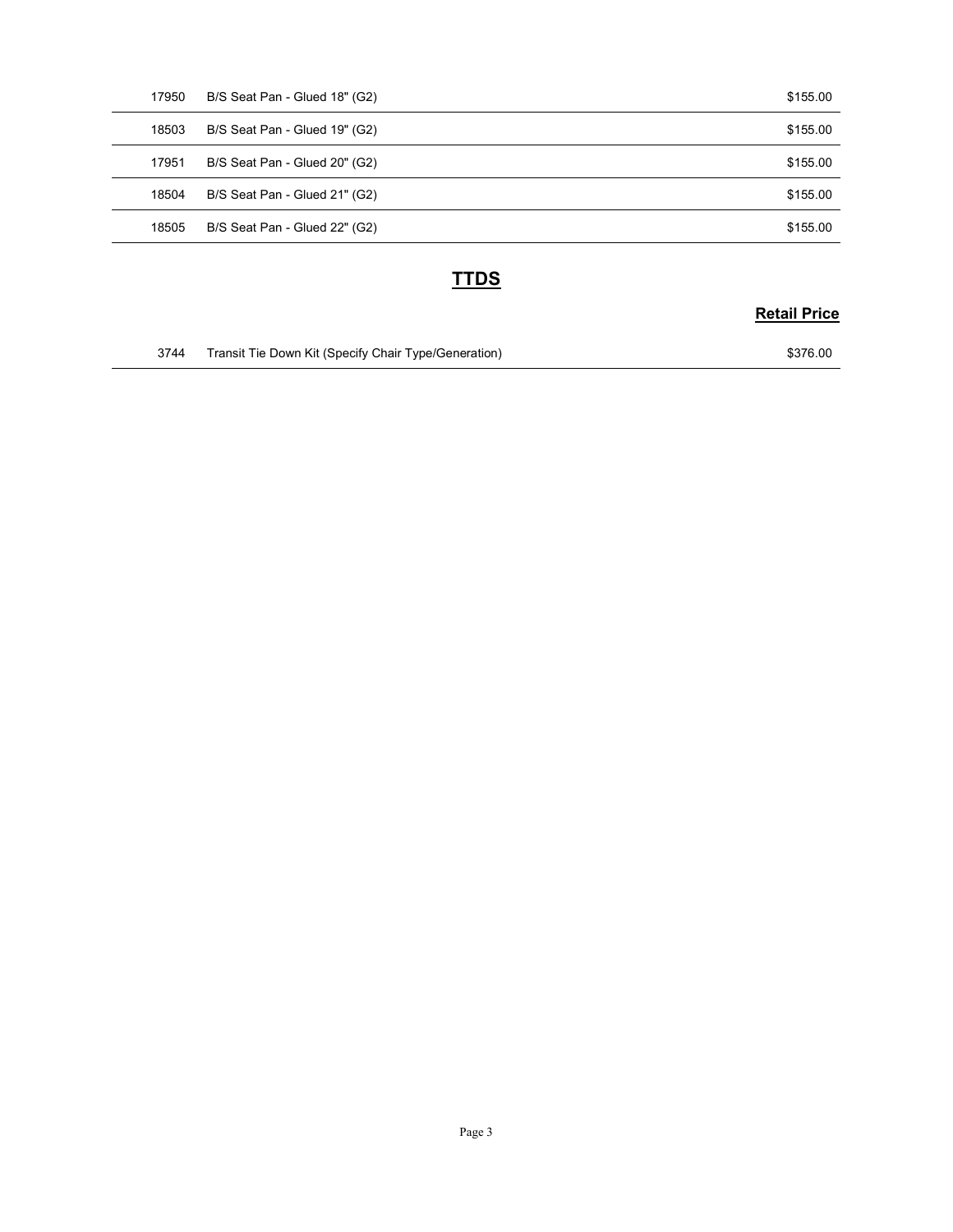# Stellar GLT Back Posts

#### A/H Adjustable Pushbar

#### Retail Price

| <b>Stellar GLT Back Posts</b>                                       |                                                             |                     |
|---------------------------------------------------------------------|-------------------------------------------------------------|---------------------|
|                                                                     |                                                             |                     |
|                                                                     |                                                             |                     |
| BLT/GLT Back Assy - AA Push bar (Reg 22")(Supply Width)(Prev. 25"H) | \$194.00                                                    |                     |
| BLT/GLT Back Assy - AA Push bar (Tall 25")(Supply Width)(Prev 31"H) | \$194.00                                                    |                     |
|                                                                     |                                                             |                     |
|                                                                     | <b>Retail Price</b>                                         |                     |
|                                                                     | <b>A/H Adjustable Pushbar</b><br><b>Backpost Components</b> | <b>Retail Price</b> |

#### Backpost Components

#### Retail Price

|       | <b>Stellar GLT Back Posts</b>                                       |                     |
|-------|---------------------------------------------------------------------|---------------------|
|       | <b>A/H Adjustable Pushbar</b>                                       |                     |
|       |                                                                     | <b>Retail Price</b> |
| 19175 | BLT/GLT Back Assy - AA Push bar (Reg 22")(Supply Width)(Prev. 25"H) | \$194.00            |
| 19176 | BLT/GLT Back Assy - AA Push bar (Tall 25")(Supply Width)(Prev 31"H) | \$194.00            |
|       | <b>Backpost Components</b>                                          |                     |
|       |                                                                     | <b>Retail Price</b> |
| 4061  | Angle Adjustable Locking Hinge Joint                                | \$48.00             |
| 5247  | <b>B/S Fold Down Bracket</b>                                        | \$70.00             |
|       |                                                                     | \$10.00             |

#### Pushbar Backpost 22"

#### **Retail Price**

|       |                                                                     | <b>Retail Price</b> |
|-------|---------------------------------------------------------------------|---------------------|
| 19175 | BLT/GLT Back Assy - AA Push bar (Reg 22")(Supply Width)(Prev. 25"H) | \$194.00            |
| 19176 | BLT/GLT Back Assy - AA Push bar (Tall 25")(Supply Width)(Prev 31"H) | \$194.00            |
|       | <b>Backpost Components</b>                                          |                     |
|       |                                                                     | <b>Retail Price</b> |
| 4061  | Angle Adjustable Locking Hinge Joint                                | \$48.00             |
| 5247  | <b>B/S Fold Down Bracket</b>                                        | \$70.00             |
| 1512  | Foam grips (8" Long)                                                | \$10.00             |
|       | <b>Pushbar Backpost 22"</b>                                         |                     |
|       |                                                                     | <b>Retail Price</b> |
| 19142 | BLT/GLT Push Bar 8° Bend Backpost 22" H x 14" W (Prev. 25"H)        | \$184.00            |
| 19143 | BLT/GLT Push Bar 8° Bend Backpost 22" H x 15" W (Prev. 25"H)        | \$184.00            |
| 19144 | BLT/GLT Push Bar 8° Bend Backpost 22" H x 16" W (Prev. 25"H)        | \$184.00            |
| 19145 | BLT/GLT Push Bar 8° Bend Backpost 22" H x 17" W (Prev. 25"H)        | \$184.00            |
| 19146 | BLT/GLT Push Bar 8° Bend Backpost 22" H x 18" W (Prev. 25"H)        | \$184.00            |
| 19147 | BLT/GLT Push Bar 8° Bend Backpost 22" H x 19" W (Prev. 25"H)        | \$184.00            |
| 19148 | BLT/GLT Push Bar 8° Bend Backpost 22" H x 20" W (Prev. 25"H)        | \$184.00            |
| 19149 | BLT/GLT Push Bar 8° Bend Backpost 22" H x 21" W (Prev. 25"H)        | \$184.00            |
| 19150 | BLT/GLT Push Bar 8° Bend Backpost 22" H x 22" W (Prev. 25"H)        | \$184.00            |
|       | <b>Pushbar Backpost 25"</b>                                         |                     |
|       |                                                                     | <b>Retail Price</b> |
| 19151 | BLT/GLT Push Bar 8° Bend Backpost 25" H x 14" W (Prev. 31"H)        | \$184.00            |
| 19152 | BLT/GLT Push Bar 8° Bend Backpost 25" H x 15" W (Prev. 31"H)        | \$184.00            |
| 19153 | BLT/GLT Push Bar 8° Bend Backpost 25" H x 16" W (Prev. 31"H)        | \$184.00            |
|       | BLT/GLT Push Bar 8° Bend Backpost 25" H x 17" W (Prev. 31"H)        | \$184.00            |

#### Pushbar Backpost 25"

| 19151 | BLT/GLT Push Bar 8° Bend Backpost 25" H x 14" W (Prev. 31"H) | \$184.00 |
|-------|--------------------------------------------------------------|----------|
| 19152 | BLT/GLT Push Bar 8° Bend Backpost 25" H x 15" W (Prev. 31"H) | \$184.00 |
| 19153 | BLT/GLT Push Bar 8° Bend Backpost 25" H x 16" W (Prev. 31"H) | \$184.00 |
| 19154 | BLT/GLT Push Bar 8° Bend Backpost 25" H x 17" W (Prev. 31"H) | \$184.00 |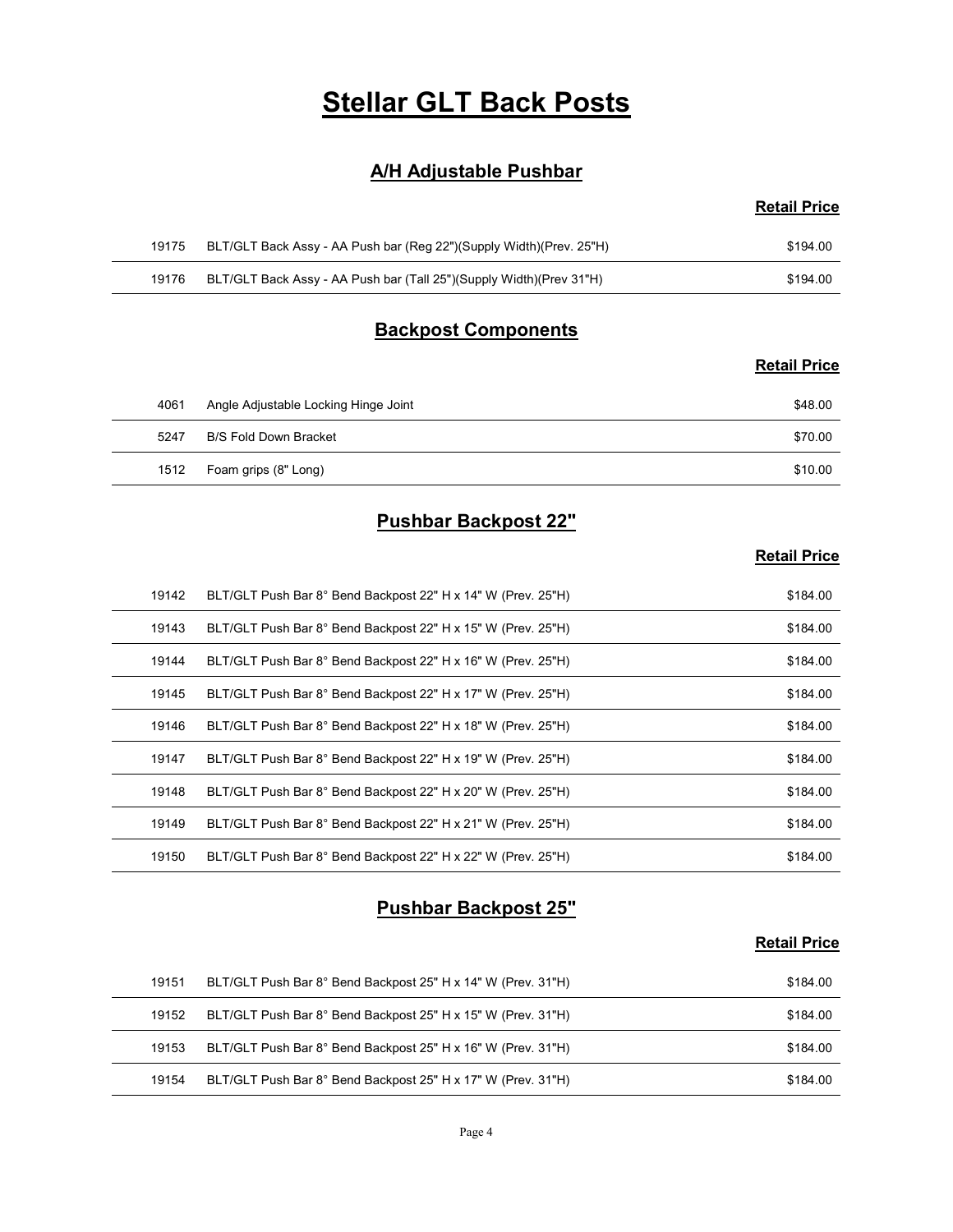| 19155 | BLT/GLT Push Bar 8° Bend Backpost 25" H x 18" W (Prev. 31"H) | \$184.00            |
|-------|--------------------------------------------------------------|---------------------|
| 19156 | BLT/GLT Push Bar 8° Bend Backpost 25" H x 19" W (Prev. 31"H) | \$184.00            |
| 19157 | BLT/GLT Push Bar 8° Bend Backpost 25" H x 20" W (Prev. 31"H) | \$184.00            |
|       | BLT/GLT Push Bar 8° Bend Backpost 25" H x 21" W (Prev. 31"H) | \$184.00            |
| 19158 |                                                              |                     |
| 19159 | BLT/GLT Push Bar 8° Bend Backpost 25" H x 22" W (Prev. 31"H) | \$184.00            |
|       |                                                              |                     |
|       | <b>Reclining Back</b>                                        | <b>Retail Price</b> |
| 2722  | B/S Reclining Back Ass'y (Supply Width)                      | \$1,216.00          |

#### Reclining Back

| 2722 | B/S Reclining Back Ass'y (Supply Width) | \$1.216.00 |
|------|-----------------------------------------|------------|
| 7301 | Elastic Locking Gas Strut (60-228-250N) | \$112.00   |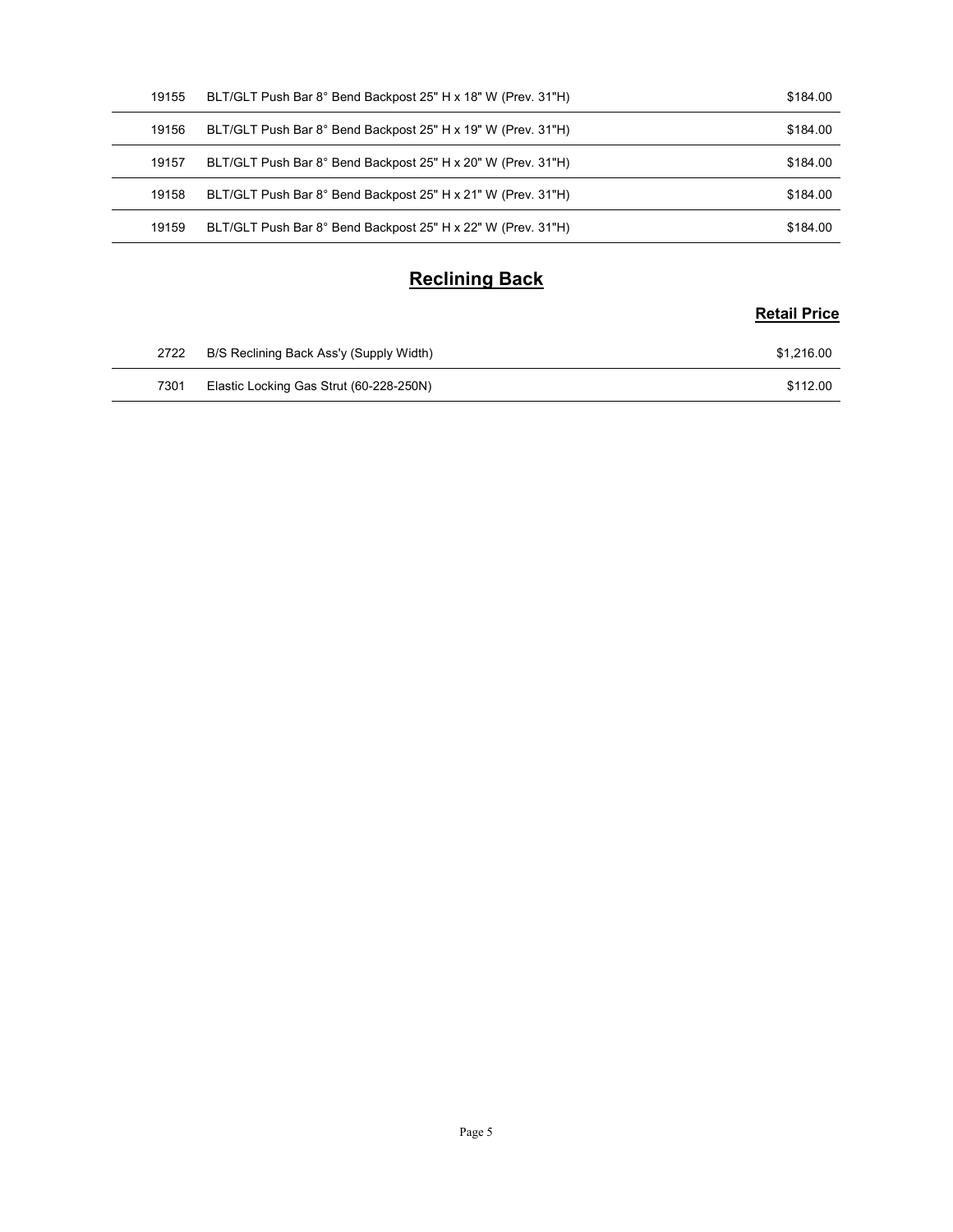# **Stellar GLT Back Upholstery**

#### **Standard Upholstery**

|      | <b>Stellar GLT Back Upholstery</b> |                     |
|------|------------------------------------|---------------------|
|      | <b>Standard Upholstery</b>         |                     |
|      |                                    | <b>Retail Price</b> |
| 1650 | B/S back upholstery 14" (Reg)      | \$340.00            |
| 1651 | B/S back upholstery 14" (Tall)     | \$340.00            |
| 2579 | B/S back upholstery 15" (Reg)      | \$340.00            |
| 2580 | B/S back upholstery 15" (Tall)     | \$340.00            |
| 1653 | B/S back upholstery 16" (Reg)      | \$379.00            |
| 1654 | B/S back upholstery 16" (Tall)     | \$340.00            |
| 2581 | B/S back upholstery 17" (Reg)      | \$340.00            |
| 2582 | B/S back upholstery 17" (Tall)     | \$340.00            |
| 1656 | B/S back upholstery 18" (Reg)      | \$340.00            |
| 1657 | B/S back upholstery 18" (Tall)     | \$340.00            |
| 2583 | B/S back upholstery 19" (Reg)      | \$340.00            |
| 2584 | B/S back upholstery 19" (Tall)     | \$385.00            |
| 1659 | B/S back upholstery 20" (Reg)      | \$379.00            |
| 1660 | B/S back upholstery 20" (Tall)     | \$340.00            |
| 2585 | B/S back upholstery 21" (Reg)      | \$340.00            |
| 2586 | B/S back upholstery 21" (Tall)     | \$340.00            |
| 1662 | B/S back upholstery 22" (Reg)      | \$340.00            |
| 1663 | B/S back upholstery 22" (Tall)     | \$340.00            |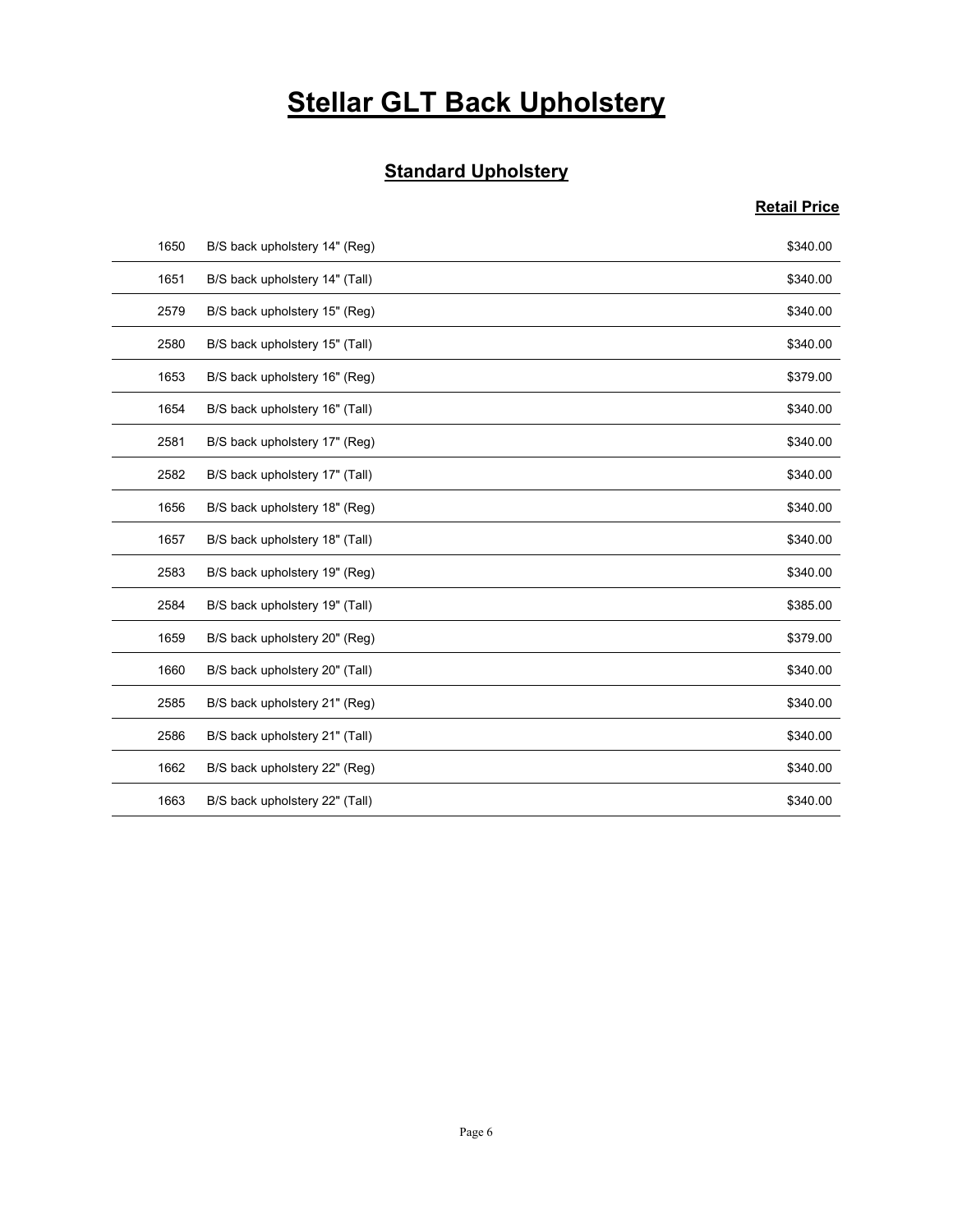# Stellar GLT Armrests

#### Arm Components

#### Retail Price

|       | <b>Stellar GLT Armrests</b>                    |                     |
|-------|------------------------------------------------|---------------------|
|       |                                                |                     |
|       | <b>Arm Components</b>                          | <b>Retail Price</b> |
| 19681 | T-Style Armrest - Arm Tube - Desk Length (TS2) | \$19.00             |
| 19680 | T-Style Armrest - Arm Tube - Full Length (TS2) | \$24.00             |
| 18993 | T-Style Armrest - Clothing Guard (TS2)         | \$66.00             |
| 18993 | T-Style Armrest - Clothing Guard (TS2)         | \$66.00             |
| 19587 | T-Style Armrest Receiver Assembly (TS2)        | \$38.00             |
|       | <b>Arm Pads</b>                                |                     |
|       |                                                | <b>Retail Price</b> |
| 11406 | Armpad - 3" wide Desk Length 3" x 10" (EA)     | \$154.00            |
| 11407 | Armpad - 3" wide Full Length 3" x 12" (EA)     | \$154.00            |
| 14215 | Armpad - Contour Arm Trough w/Hand Pad (EA)    | \$176.00            |
| 5102  | Armpad - Gel 2" x 12" (PR)                     | \$213.00            |
| 5101  | Armnad - Gel 3 5" y 12" (PR)                   | \$228.00            |

#### Arm Pads

#### Retail Price

|       | <b>Arm Components</b>                                    |                     |
|-------|----------------------------------------------------------|---------------------|
|       |                                                          | <b>Retail Price</b> |
| 19681 | T-Style Armrest - Arm Tube - Desk Length (TS2)           | \$19.00             |
| 19680 | T-Style Armrest - Arm Tube - Full Length (TS2)           | \$24.00             |
| 18993 | T-Style Armrest - Clothing Guard (TS2)                   | \$66.00             |
| 18993 | T-Style Armrest - Clothing Guard (TS2)                   | \$66.00             |
| 19587 | T-Style Armrest Receiver Assembly (TS2)                  | \$38.00             |
|       | <b>Arm Pads</b>                                          |                     |
|       |                                                          | <b>Retail Price</b> |
| 11406 | Armpad - 3" wide Desk Length 3" x 10" (EA)               | \$154.00            |
| 11407 | Armpad - 3" wide Full Length 3" x 12" (EA)               | \$154.00            |
| 14215 | Armpad - Contour Arm Trough w/Hand Pad (EA)              | \$176.00            |
| 5102  | Armpad - Gel 2" x 12" (PR)                               | \$213.00            |
| 5101  | Armpad - Gel 3.5" x 12" (PR)                             | \$228.00            |
| 19664 | Armpad - Standard Desk Length 2" x 9.5" (EA)             | \$24.00             |
| 13812 | Armpad - Standard Full Length 2" x 14" (EA)              | \$39.00             |
| 6240  | Armpad - Waterfall Desk Length (EA)                      | \$76.00             |
| 6239  | Armpad - Waterfall Full Length (EA)                      | \$83.00             |
|       | Single Post Arm Assembly 10"-14" (TS2)                   |                     |
|       |                                                          | <b>Retail Price</b> |
| 19758 | TS2 - T-Style Arm Assy w/Full Length Pad (10-14 TS2) - R | \$216.00            |
| 19765 | T-Style Arm Assy w/2" Gel pad - L (10-14 TS2)            | \$332.00            |
| 19766 | T-Style Arm Assy w/2" Gel pad - R (10-14 TS2)            | \$332.00            |
| 19770 | T-Style Arm Assy w/3" Wide Desk Pad - L (10-14 TS2)      | \$411.00            |
| 19771 | T-Style Arm Assy w/3" Wide Desk Pad - R (10-14 TS2)      | \$411.00            |
| 19772 | T-Style Arm Assy w/3" Wide Full Pad - 1 (10-14 TS2)      | \$411.00            |

#### Single Post Arm Assembly 10"-14" (TS2)

| 5102  |                                                          |                     |
|-------|----------------------------------------------------------|---------------------|
|       | Armpad - Gel 2" x 12" (PR)                               | \$213.00            |
| 5101  | Armpad - Gel 3.5" x 12" (PR)                             | \$228.00            |
| 19664 | Armpad - Standard Desk Length 2" x 9.5" (EA)             | \$24.00             |
| 13812 | Armpad - Standard Full Length 2" x 14" (EA)              | \$39.00             |
| 6240  | Armpad - Waterfall Desk Length (EA)                      | \$76.00             |
| 6239  | Armpad - Waterfall Full Length (EA)                      | \$83.00             |
|       | Single Post Arm Assembly 10"-14" (TS2)                   | <b>Retail Price</b> |
| 19758 | TS2 - T-Style Arm Assy w/Full Length Pad (10-14 TS2) - R | \$216.00            |
| 19765 | T-Style Arm Assy w/2" Gel pad - L (10-14 TS2)            | \$332.00            |
|       |                                                          |                     |
| 19766 | T-Style Arm Assy w/2" Gel pad - R (10-14 TS2)            | \$332.00            |
| 19770 | T-Style Arm Assy w/3" Wide Desk Pad - L (10-14 TS2)      | \$411.00            |
| 19771 | T-Style Arm Assy w/3" Wide Desk Pad - R (10-14 TS2)      | \$411.00            |
| 19772 | T-Style Arm Assy w/3" Wide Full Pad - L (10-14 TS2)      | \$411.00            |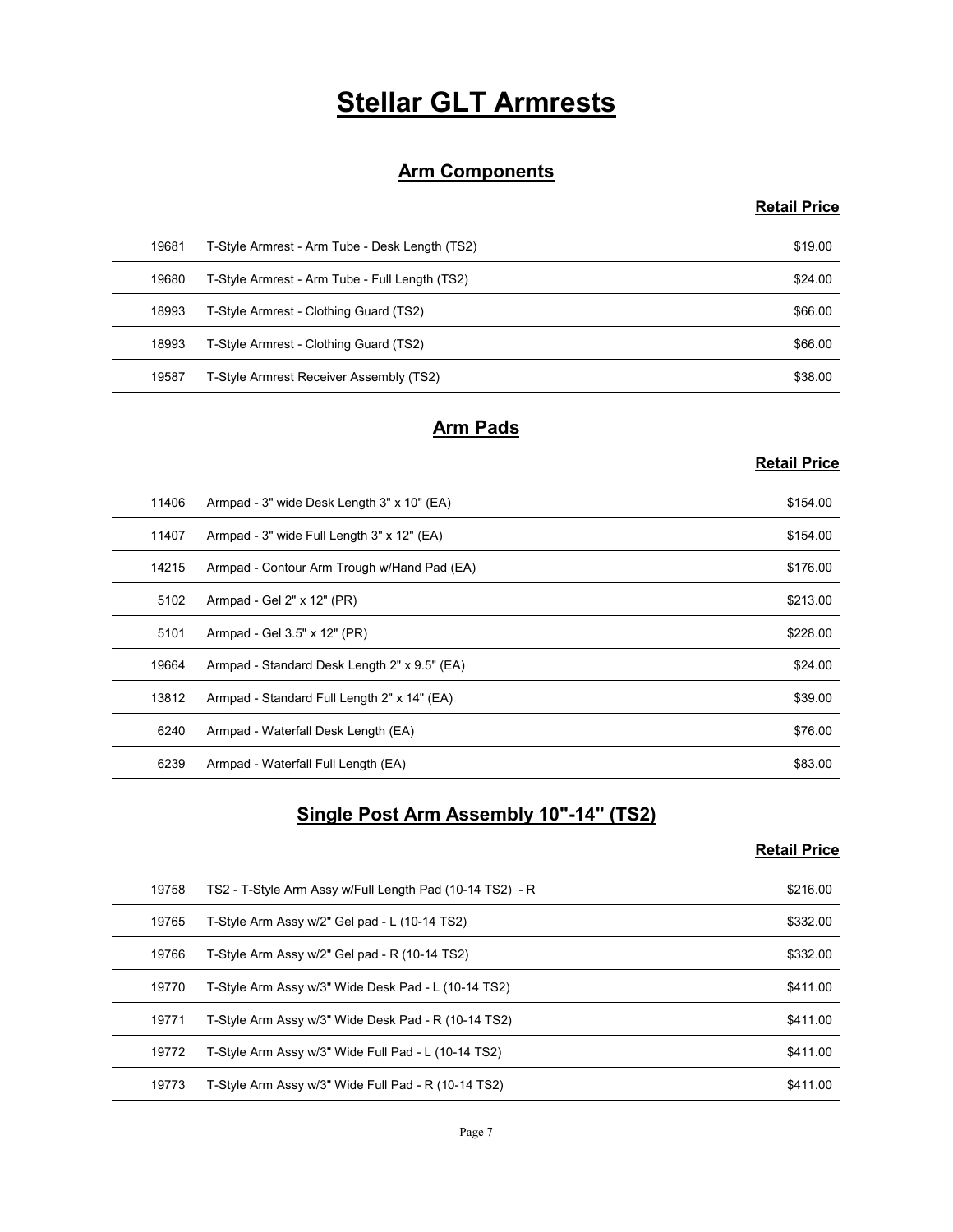| 19767<br>19768 | T-Style Arm Assy w/3.5" Gel pad - L (10-14 TS2)<br>T-Style Arm Assy w/3.5" Gel pad - R (10-14 TS2) | \$362.00<br>\$362.00 |
|----------------|----------------------------------------------------------------------------------------------------|----------------------|
| 19776          | T-Style Arm Assy w/Desk Length Pad - L (10-14 TS2)                                                 | \$216.00             |
| 19777          | T-Style Arm Assy w/Desk Length Pad - R (10-14 TS2)                                                 | \$216.00             |
|                |                                                                                                    | \$216.00             |
| 19757          | T-Style Arm Assy w/Full Length Pad (10-14 TS2) - L                                                 |                      |
| 19584          | T-Style Arm Post Ass'y (10"-14") - L (TS2)                                                         | \$171.00             |
| 19583          | T-Style Arm Post Ass'y (10"-14") - R (TS2)                                                         | \$171.00             |
|                | Single Post Arm Assembly 8"-11" (TS2)                                                              |                      |
|                |                                                                                                    | <b>Retail Price</b>  |
| 19778          | T-Style Arm Assy w/2" Gel pad - L (8-11 TS2)                                                       | \$332.00             |
|                | T-Style Arm Assy w/2" Gel pad - R (8-11 TS2)                                                       | \$332.00             |
| 19779          |                                                                                                    |                      |
| 19782          | T-Style Arm Assy w/3" Wide Desk Pad - L (8-11 TS2)                                                 | \$411.00             |
| 19783          | T-Style Arm Assy w/3" Wide Desk Pad - R (8-11 TS2)                                                 | \$411.00             |
| 19784          | T-Style Arm Assy w/3" Wide Full Pad - L (8-11 TS2)                                                 | \$411.00             |

#### Single Post Arm Assembly 8"-11" (TS2)

| 19768 | T-Style Arm Assy w/3.5" Gel pad - R (10-14 TS2)    | \$362.00            |
|-------|----------------------------------------------------|---------------------|
| 19776 | T-Style Arm Assy w/Desk Length Pad - L (10-14 TS2) | \$216.00            |
| 19777 | T-Style Arm Assy w/Desk Length Pad - R (10-14 TS2) | \$216.00            |
| 19757 | T-Style Arm Assy w/Full Length Pad (10-14 TS2) - L | \$216.00            |
| 19584 | T-Style Arm Post Ass'y (10"-14") - L (TS2)         | \$171.00            |
| 19583 | T-Style Arm Post Ass'y (10"-14") - R (TS2)         | \$171.00            |
|       | <b>Single Post Arm Assembly 8"-11" (TS2)</b>       |                     |
|       |                                                    | <b>Retail Price</b> |
| 19778 | T-Style Arm Assy w/2" Gel pad - L (8-11 TS2)       | \$332.00            |
| 19779 | T-Style Arm Assy w/2" Gel pad - R (8-11 TS2)       | \$332.00            |
| 19782 | T-Style Arm Assy w/3" Wide Desk Pad - L (8-11 TS2) | \$411.00            |
| 19783 | T-Style Arm Assy w/3" Wide Desk Pad - R (8-11 TS2) | \$411.00            |
| 19784 | T-Style Arm Assy w/3" Wide Full Pad - L (8-11 TS2) | \$411.00            |
| 19785 | T-Style Arm Assy w/3" Wide Full Pad - R (8-11 TS2) | \$411.00            |
| 19780 | T-Style Arm Assy w/3.5" Gel pad - L (8-11 TS2)     | \$362.00            |
| 19781 | T-Style Arm Assy w/3.5" Gel pad - R (8-11 TS2)     | \$362.00            |
| 19788 | T-Style Arm Assy w/Desk Length Pad - L (8-11 TS2)  | \$216.00            |
| 19789 | T-Style Arm Assy w/Desk Length Pad - R (8-11 TS2)  | \$216.00            |
| 19790 | T-Style Arm Assy w/Full Length Pad - L (8-11 TS2)  | \$216.00            |
| 19791 | T-Style Arm Assy w/Full Length Pad - R (8-11 TS2)  | \$216.00            |
| 19586 | T-Style Arm Post Ass'y (8"-11") - L (TS2)          | \$171.00            |
| 19585 | T-Style Arm Post Ass'y (8"-11") - R (TS2)          | \$171.00            |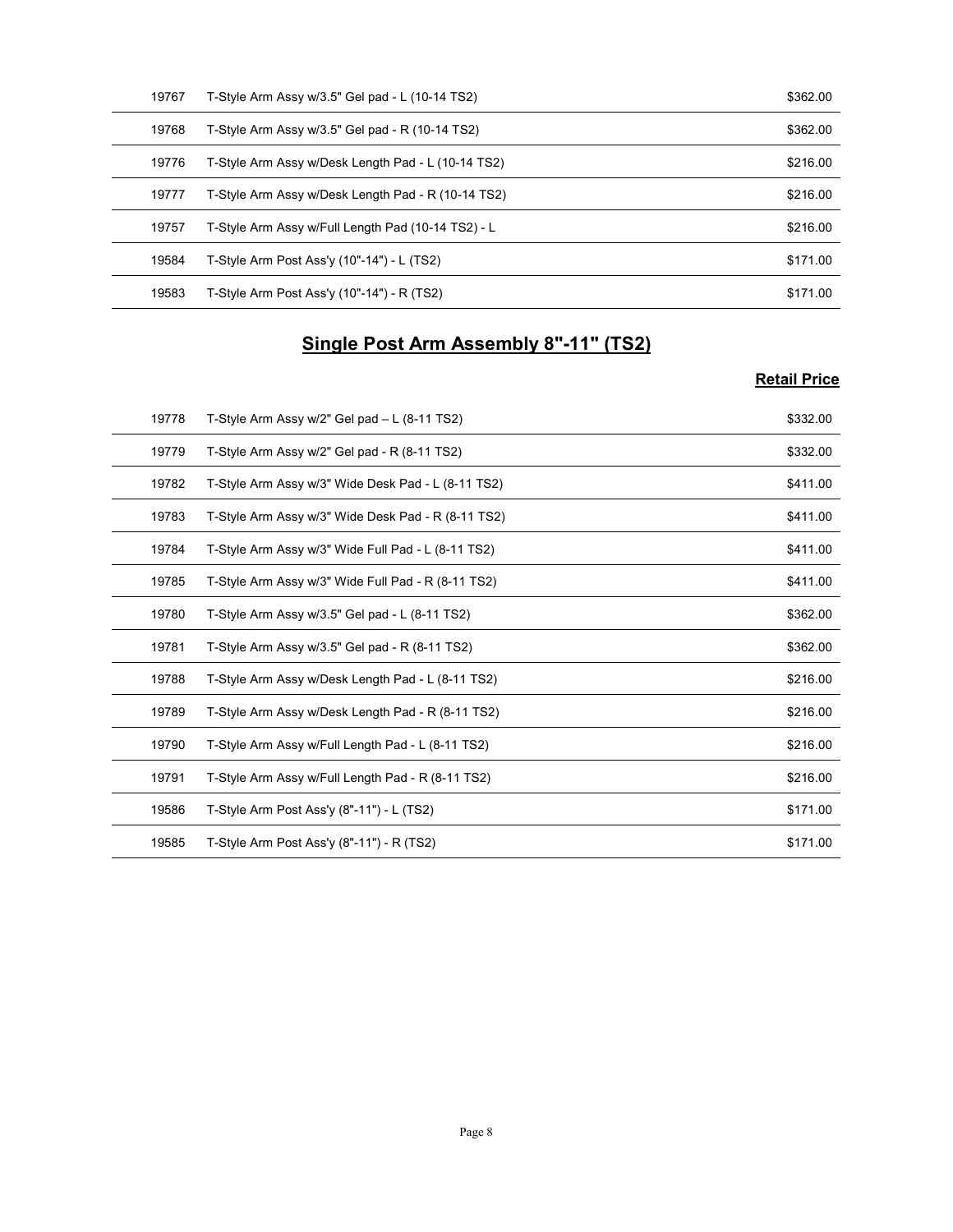# Stellar GLT Tilt

#### Power Tilt

#### Retail Price

|       | <b>Stellar GLT Tilt</b>                                                     |                     |
|-------|-----------------------------------------------------------------------------|---------------------|
|       |                                                                             |                     |
|       | <b>Power Tilt</b>                                                           |                     |
|       |                                                                             | <b>Retail Price</b> |
| 18255 | 2000N Power Tilt Actuator - 100mm Stroke - Black - Tinned Leads             | \$534.00            |
| 17904 | 5/16-18(3A) x 4" with Shank CBHCS - Black Magni 575                         | \$4.00              |
| 18410 | Loop Clamp 3/4" ID x 2" Long                                                | \$4.00              |
| 5643  | Power Tilt - 2 Button Switch                                                | \$205.00            |
| 18637 | Power Tilt - Battery Ass'y (Stellar GL)                                     | \$439.00            |
| 19189 | Power Tilt - Charger - 1A                                                   | \$168.00            |
| 19166 | Power Tilt - Controller Enclosure - Asm                                     | \$786.00            |
| 19039 | Power Tilt - Egg Switch - Adapter Kit                                       | \$156.00            |
| 19038 | Power Tilt - Egg Switch - Parts Order Kit                                   | \$289.00            |
| 18242 | Power Tilt - Receiver Plate - Fuze LF                                       | \$35.00             |
| 19436 | Power Tilt - Tilt Limit - Assembly - 100mm                                  | \$176.00            |
| 19436 | Power Tilt - Tilt Limit - Assembly - 100mm                                  | \$176.00            |
| 6381  | Power Tilt - Toggle Switch                                                  | \$213.00            |
| 18318 | Power Tilt Controller + Cabling                                             | \$669.00            |
| 16517 | Power tilt toggle switch mount                                              | \$87.00             |
| 19212 | Stellar GL Power Tilt - Retrofit Kit w/Charger (Toggle/Button/Egg?, R or L) | \$2,525.00          |
| 19549 | Trigger Support - Powertilt                                                 | \$170.00            |
|       | <b>Tilt Components</b>                                                      |                     |
|       |                                                                             | <b>Retail Price</b> |
| 2173  | Cable & Trigger Ass'y (Specify cable length)                                | \$59.00             |
| 10246 | Cable Clip                                                                  | \$4.00              |
| 15226 | GL/GLT/BLT Gas Strut Ass'y - 1200N                                          | \$191.00            |
| 9396  | Tilt Cable - 39" long                                                       | \$44.00             |
| 9397  | Tilt Cable - 49" long                                                       | \$44.00             |
| 9398  | Tilt Cable - 59" Iong                                                       | \$44.00             |

#### **Tilt Components**

| 19436 | Power Tilt - Tilt Limit - Assembly - 100mm                                  | \$176.00            |
|-------|-----------------------------------------------------------------------------|---------------------|
| 6381  | Power Tilt - Toggle Switch                                                  | \$213.00            |
| 18318 | Power Tilt Controller + Cabling                                             | \$669.00            |
| 16517 | Power tilt toggle switch mount                                              | \$87.00             |
| 19212 | Stellar GL Power Tilt - Retrofit Kit w/Charger (Toggle/Button/Egg?, R or L) | \$2,525.00          |
| 19549 | Trigger Support - Powertilt                                                 | \$170.00            |
|       | <b>Tilt Components</b>                                                      |                     |
|       |                                                                             | <b>Retail Price</b> |
| 2173  | Cable & Trigger Ass'y (Specify cable length)                                | \$59.00             |
| 10246 | Cable Clip                                                                  | \$4.00              |
| 15226 | GL/GLT/BLT Gas Strut Ass'y - 1200N                                          | \$191.00            |
| 9396  | Tilt Cable - 39" long                                                       | \$44.00             |
| 9397  | Tilt Cable - 49" long                                                       | \$44.00             |
| 9398  | Tilt Cable - 59" long                                                       | \$44.00             |
| 10906 | Trigger Only (w/ mounting hardware)                                         | \$21.00             |
|       | Page 9                                                                      |                     |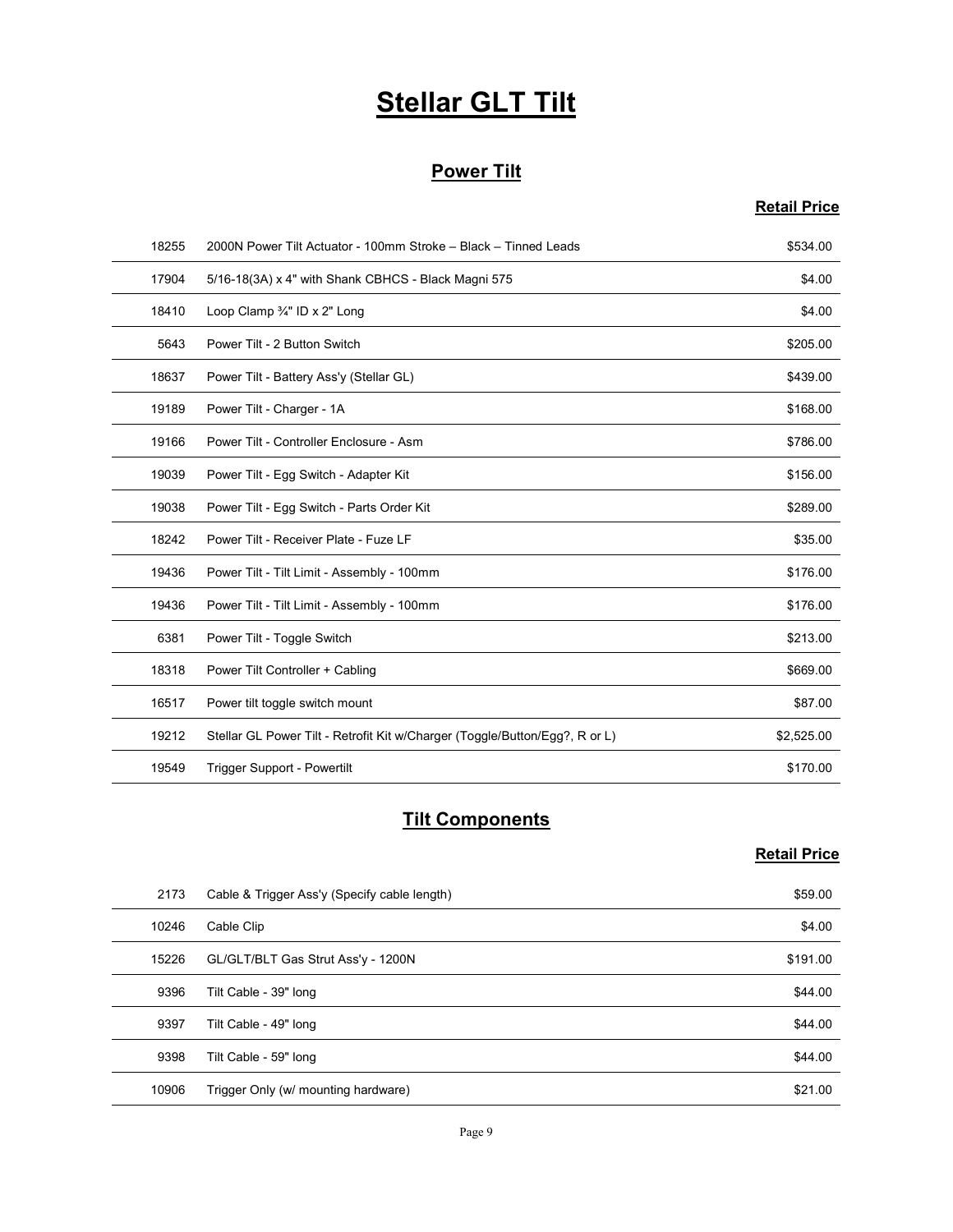# Stellar GLT Axle Plates & Anti-tippers

#### Anti-tipper

#### Retail Price

|       | <b>Stellar GLT Axle Plates &amp; Anti-tippers</b>                |                     |
|-------|------------------------------------------------------------------|---------------------|
|       |                                                                  |                     |
|       | <b>Anti-tipper</b>                                               |                     |
|       |                                                                  | <b>Retail Price</b> |
| 18598 | Anti-tip roller                                                  | \$15.00             |
| 16903 | B/S Anti-Tipper (12"/20" RW) Ass'y (EA)                          | \$54.00             |
| 16904 | B/S Anti-Tipper (16"/22"/24" RW) - Ass'y - L                     | \$54.00             |
| 18226 | B/S Anti-Tipper (16"/22"/24" RW) - Ass'y - R                     | \$54.00             |
| 18790 | LT - Anti-Tipper Receiver (G2)                                   | \$20.00             |
|       | <b>Axle Plate &amp; Axles</b>                                    |                     |
|       |                                                                  | <b>Retail Price</b> |
| 5349  | B/S Axle Plate Ass'y (12"/16") - L                               | \$109.00            |
| 5350  | B/S Axle Plate Ass'y (12"/16") - R                               | \$109.00            |
| 13359 | B/S Fixed Axle 1/2-20(3A) x 4" GR5 HHCS - Clear Zinc             | \$6.00              |
| 8315  | B/S/T20 Quick Release Axle - 1/2" Diameter (Mfg after July 2018) | \$85.00             |
| 10140 | $IT$ - Ayle Plate Assembly (20"/22"/24") - 1 (G2)                | \$132.00            |

#### Axle Plate & Axles

|       | <b>Anti-tipper</b>                                               |                     |
|-------|------------------------------------------------------------------|---------------------|
|       |                                                                  | <b>Retail Price</b> |
| 18598 | Anti-tip roller                                                  | \$15.00             |
| 16903 | B/S Anti-Tipper (12"/20" RW) Ass'y (EA)                          | \$54.00             |
| 16904 | B/S Anti-Tipper (16"/22"/24" RW) - Ass'y - L                     | \$54.00             |
| 18226 | B/S Anti-Tipper (16"/22"/24" RW) - Ass'y - R                     | \$54.00             |
| 18790 | LT - Anti-Tipper Receiver (G2)                                   | \$20.00             |
|       | <b>Axle Plate &amp; Axles</b>                                    |                     |
|       |                                                                  | <b>Retail Price</b> |
| 5349  | B/S Axle Plate Ass'y (12"/16") - L                               | \$109.00            |
| 5350  | B/S Axle Plate Ass'y (12"/16") - R                               | \$109.00            |
| 13359 | B/S Fixed Axle 1/2-20(3A) x 4" GR5 HHCS - Clear Zinc             | \$6.00              |
| 8315  | B/S/T20 Quick Release Axle - 1/2" Diameter (Mfg after July 2018) | \$85.00             |
| 19140 | LT - Axle Plate Assembly (20"/22"/24") - L (G2)                  | \$132.00            |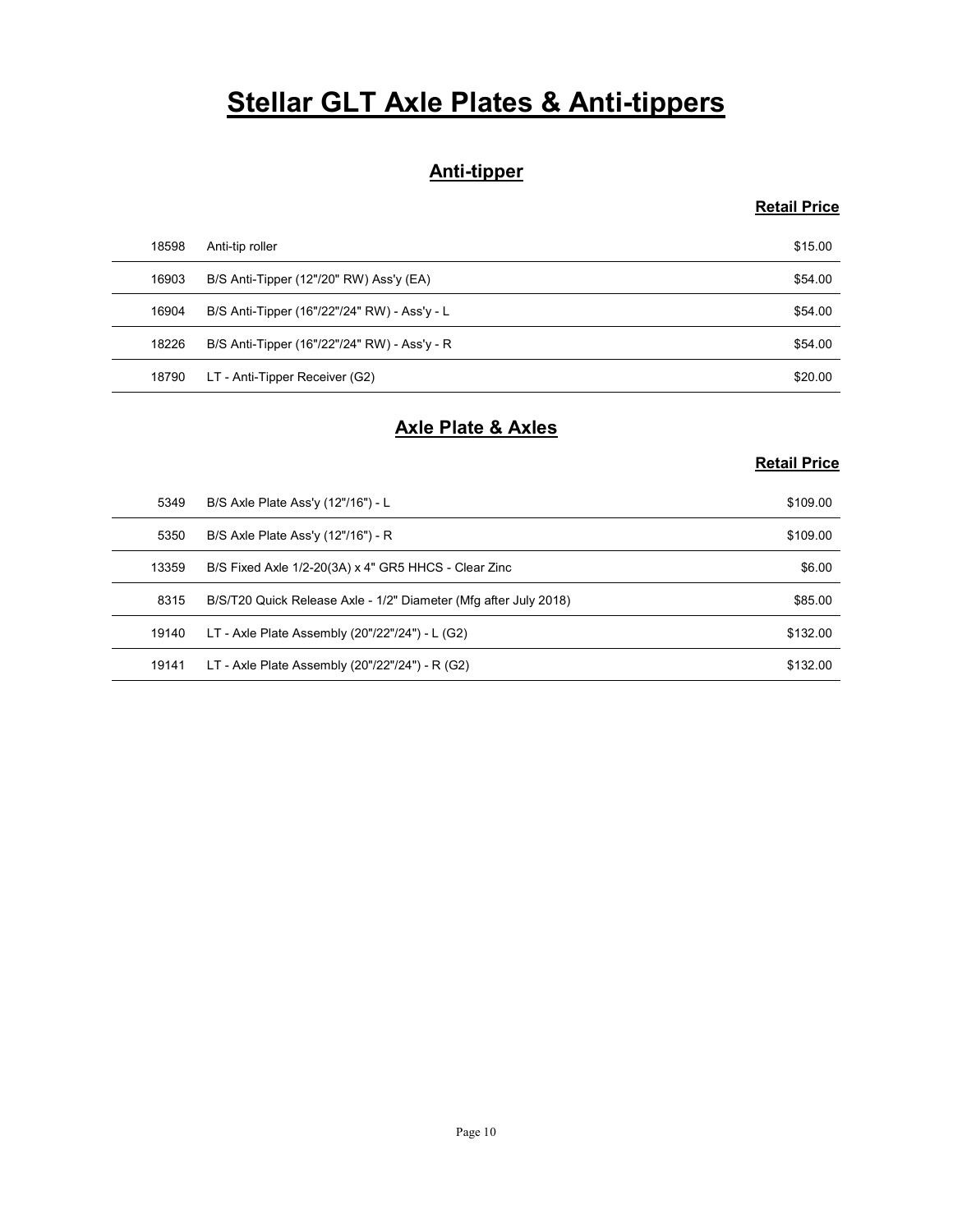# **Stellar GLT Rear Wheels**

#### 12" Rear Wheel

#### Retail Price

|       | <b>Stellar GLT Rear Wheels</b>                                 |                     |
|-------|----------------------------------------------------------------|---------------------|
|       |                                                                |                     |
|       | 12" Rear Wheel                                                 |                     |
|       |                                                                |                     |
|       |                                                                | <b>Retail Price</b> |
| 15156 | 12 1/2" X 1 3/4" Wheel, composite rim, urethane tire (Black)   | \$136.00            |
| 15878 | 12 1/2" X 2 1/4" Wheel, composite rim, flat free insert (Gray) | \$158.00            |
| 7016  | 12 1/2" x 2 1/4" Wheel, composite rim, pneumatic tire (Gray)   | \$147.00            |
|       |                                                                |                     |
|       | 16" Rear Wheel                                                 | <b>Retail Price</b> |

#### 16" Rear Wheel

#### Retail Price

| <b>Stellar GLT Rear Wheels</b> |                                                                                                                                                                                                                                                                                                                                                                                                        |
|--------------------------------|--------------------------------------------------------------------------------------------------------------------------------------------------------------------------------------------------------------------------------------------------------------------------------------------------------------------------------------------------------------------------------------------------------|
|                                |                                                                                                                                                                                                                                                                                                                                                                                                        |
| 12" Rear Wheel                 |                                                                                                                                                                                                                                                                                                                                                                                                        |
|                                | <b>Retail Price</b>                                                                                                                                                                                                                                                                                                                                                                                    |
|                                | \$136.00                                                                                                                                                                                                                                                                                                                                                                                               |
|                                | \$158.00                                                                                                                                                                                                                                                                                                                                                                                               |
|                                | \$147.00                                                                                                                                                                                                                                                                                                                                                                                               |
|                                |                                                                                                                                                                                                                                                                                                                                                                                                        |
|                                | <b>Retail Price</b>                                                                                                                                                                                                                                                                                                                                                                                    |
|                                | \$191.00                                                                                                                                                                                                                                                                                                                                                                                               |
|                                | \$180.00                                                                                                                                                                                                                                                                                                                                                                                               |
|                                | \$169.00                                                                                                                                                                                                                                                                                                                                                                                               |
|                                | 12 1/2" X 1 3/4" Wheel, composite rim, urethane tire (Black)<br>12 1/2" X 2 1/4" Wheel, composite rim, flat free insert (Gray)<br>12 1/2" x 2 1/4" Wheel, composite rim, pneumatic tire (Gray)<br>16" Rear Wheel<br>16" X 1 3/8" Wheel, composite rim, flat free insert (Gray)<br>16" X 1 3/8" Wheel, composite rim, pneumatic tire (Gray)<br>16" X 1 3/8" Wheel, composite rim, urethane tire (Black) |

#### 20" Rear Wheel

| 15156 | 12 1/2" X 1 3/4" Wheel, composite rim, urethane tire (Black)          | \$136.00            |
|-------|-----------------------------------------------------------------------|---------------------|
| 15878 | 12 1/2" X 2 1/4" Wheel, composite rim, flat free insert (Gray)        | \$158.00            |
| 7016  | 12 1/2" x 2 1/4" Wheel, composite rim, pneumatic tire (Gray)          | \$147.00            |
|       |                                                                       |                     |
|       | 16" Rear Wheel                                                        |                     |
|       |                                                                       | <b>Retail Price</b> |
| 16182 | 16" X 1 3/8" Wheel, composite rim, flat free insert (Gray)            | \$191.00            |
| 7019  | 16" X 1 3/8" Wheel, composite rim, pneumatic tire (Gray)              | \$180.00            |
| 16183 | 16" X 1 3/8" Wheel, composite rim, urethane tire (Black)              | \$169.00            |
|       |                                                                       |                     |
|       | 20" Rear Wheel                                                        |                     |
|       |                                                                       | <b>Retail Price</b> |
| 2490  | 20" Pneumatic Tire Only                                               | \$61.00             |
| 2491  | 20" Pneumatic Tube Only                                               | \$18.00             |
| 8277  | 20" X 1 3/8" Wheel, 36 spokes, urethane tire (Black) aluminum handrim | \$191.00            |
| 18205 | 20" X 1 3/8" Wheel, 36 spokes, urethane tire, w/o handrim             | \$169.00            |
| 19609 | 20" x 1 3/8" Wheel, composite rim, flat free insert, aluminum handrim | \$202.00            |
| 18203 | 20" x 1 3/8" Wheel, composite rim, flat free insert, w/o handrim      | \$180.00            |
| 6687  | 20" x 1 3/8" Wheel, composite rim, pneumatic tire, aluminum handrim   | \$191.00            |
| 19612 | 20" x 1 3/8" Wheel, composite rim, urethane tire, aluminum handrim    | \$180.00            |
| 18207 | 20" x 1 3/8" Wheel, composite rim, urethane tire, w/o handrim         | \$158.00            |
| 16779 | Aluminum Handrim (Specify RW size & Type)(EA)                         | \$49.00             |
| 5841  | Plastic Coated Handrim - 20" (Type C)                                 | \$118.00            |
| 9389  | Plastic Coated Handrim - 20" (Type F)                                 | \$161.00            |
| 6509  | Plastic Coated Handrim - 20" Spoked (Type C)                          | \$118.00            |
|       |                                                                       | \$161.00            |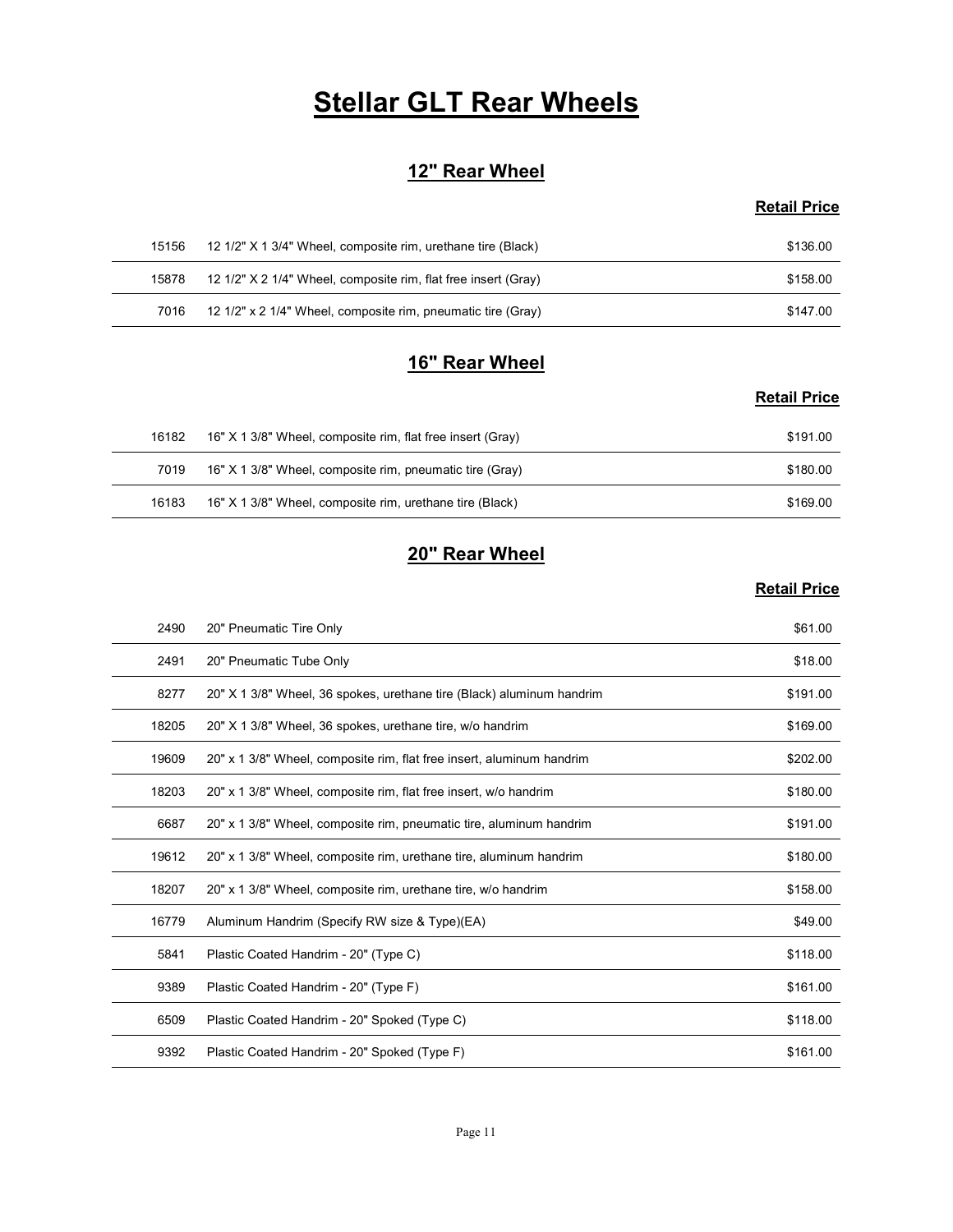#### 22" Rear Wheel

#### Retail Price

|       | 22" Rear Wheel                                                        |                     |
|-------|-----------------------------------------------------------------------|---------------------|
|       |                                                                       | <b>Retail Price</b> |
| 6743  | 22" Pneumatic Tire Only                                               | \$66.00             |
| 2290  | 22" Pneumatic Tube Only                                               | \$20.00             |
| 8276  | 22" X 1 3/8" Wheel, 36 spokes, urethane tire (Black) aluminum handrim | \$202.00            |
| 18206 | 22" X 1 3/8" Wheel, 36 spokes, urethane tire, w/o handrim             | \$180.00            |
| 19610 | 22" x 1 3/8" Wheel, composite rim, flat free insert, aluminum handrim | \$213.00            |
| 18202 | 22" x 1 3/8" Wheel, composite rim, flat free insert, w/o handrim      | \$191.00            |
| 6686  | 22" x 1 3/8" Wheel, composite rim, pneumatic tire, aluminum handrim   | \$202.00            |
| 19613 | 22" x 1 3/8" Wheel, composite rim, urethane tire, aluminum handrim    | \$191.00            |
| 18208 | 22" x 1 3/8" Wheel, composite rim, urethane tire, w/o handrim         | \$169.00            |
| 16779 | Aluminum Handrim (Specify RW size & Type)(EA)                         | \$49.00             |
| 17702 | Plastic Coated Handrim - 22" (Type C)                                 | \$161.00            |
| 9390  | Plastic Coated Handrim - 22" (Type F)                                 | \$161.00            |
| 6510  | Plastic Coated Handrim - 22" Spoked (Type C)                          | \$118.00            |
| 9393  | Plastic Coated Handrim - 22" Spoked (Type F)                          | \$161.00            |
|       | 24" Rear Wheel                                                        |                     |
|       |                                                                       | <b>Retail Price</b> |
| 1375  | 24" Pneumatic Tire only                                               | \$72.00             |
| 1376  | 24" Pneumatic Tube only                                               | \$22.00             |
| 7547  | 24" X 1 3/8" Wheel, 36 spokes, urethane tire (Black) aluminum handrim | \$213.00            |
| 18204 | 24" X 1 3/8" Wheel, 36 spokes, urethane tire, w/o handrim             | \$191.00            |
| 19438 | 24" x 1 3/8" Wheel, 36 spokes, pneumatic tire, aluminum handrim       | \$149.00            |
| 19611 | 24" x 1 3/8" Wheel composite rim flat free insert aluminum handrim    | \$224.00            |

#### 24" Rear Wheel

| 18208 | 22" x 1 3/8" Wheel, composite rim, urethane tire, w/o handrim         | \$169.00            |
|-------|-----------------------------------------------------------------------|---------------------|
| 16779 | Aluminum Handrim (Specify RW size & Type)(EA)                         | \$49.00             |
| 17702 | Plastic Coated Handrim - 22" (Type C)                                 | \$161.00            |
| 9390  | Plastic Coated Handrim - 22" (Type F)                                 | \$161.00            |
| 6510  | Plastic Coated Handrim - 22" Spoked (Type C)                          | \$118.00            |
| 9393  | Plastic Coated Handrim - 22" Spoked (Type F)                          | \$161.00            |
|       | 24" Rear Wheel                                                        |                     |
|       |                                                                       | <b>Retail Price</b> |
| 1375  | 24" Pneumatic Tire only                                               | \$72.00             |
| 1376  | 24" Pneumatic Tube only                                               | \$22.00             |
| 7547  | 24" X 1 3/8" Wheel, 36 spokes, urethane tire (Black) aluminum handrim | \$213.00            |
| 18204 | 24" X 1 3/8" Wheel, 36 spokes, urethane tire, w/o handrim             | \$191.00            |
| 19438 | 24" x 1 3/8" Wheel, 36 spokes, pneumatic tire, aluminum handrim       | \$149.00            |
| 19611 | 24" x 1 3/8" Wheel, composite rim, flat free insert, aluminum handrim | \$224.00            |
| 18201 | 24" x 1 3/8" Wheel, composite rim, flat free insert, w/o handrim      | \$202.00            |
| 19792 | 24" x 1 3/8" Wheel, composite rim, pneumatic tire, aluminum handrim   | \$213.00            |
| 19614 | 24" x 1 3/8" Wheel, composite rim, urethane tire, aluminum handrim    | \$202.00            |
| 18090 | 24" x 1 3/8" Wheel, composite rim, urethane tire, w/o handrim         | \$178.00            |
| 16779 | Aluminum Handrim (Specify RW size & Type)(EA)                         | \$49.00             |
| 4077  | Plastic Coated handrim - 24" (Type C)                                 | \$161.00            |
|       | Page 12                                                               |                     |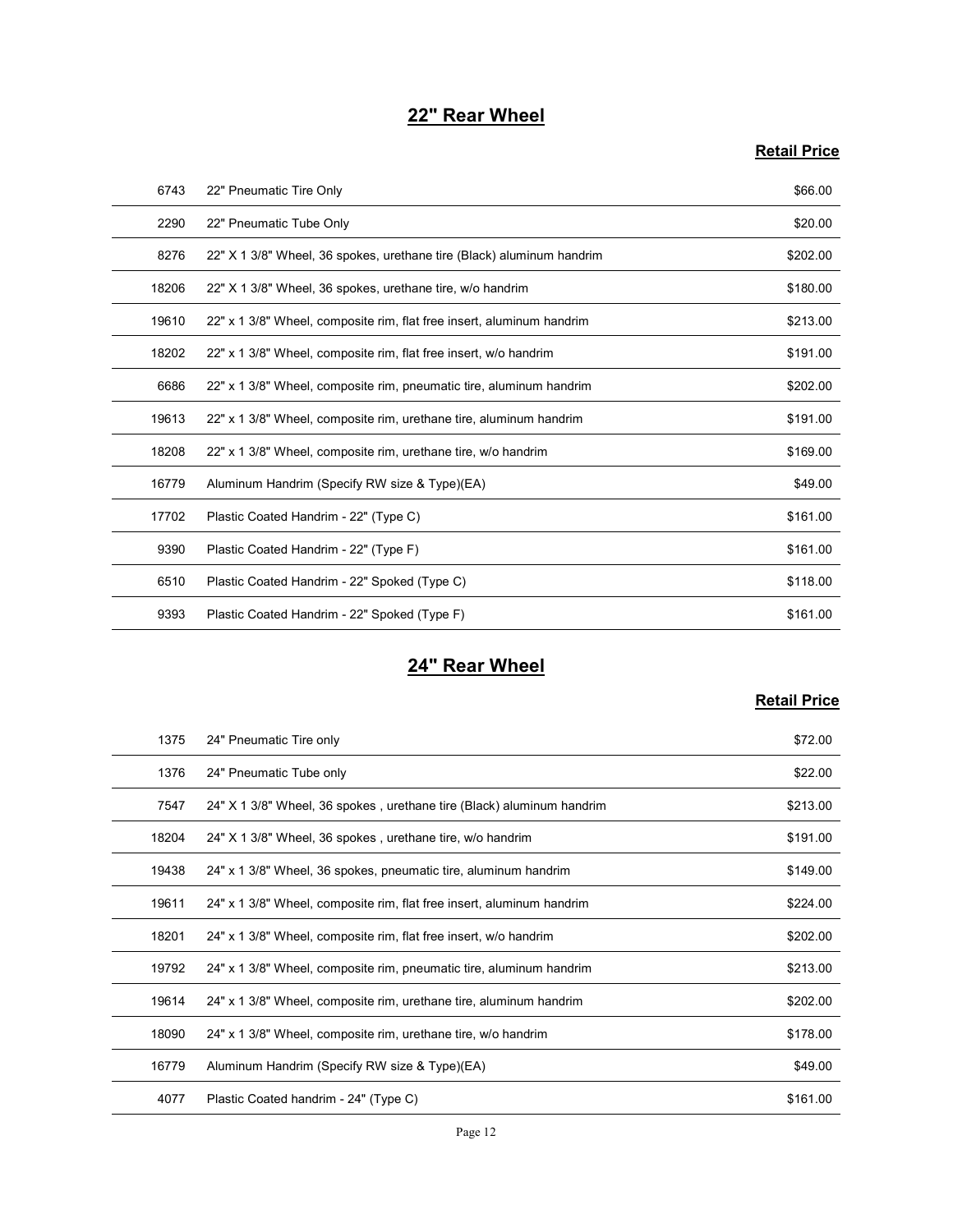| 9391 | Plastic Coated Handrim - 24" (Type F)        | \$161.00            |
|------|----------------------------------------------|---------------------|
| 6511 | Plastic Coated Handrim - 24" Spoked (Type C) | \$118.00            |
| 9394 | Plastic Coated Handrim - 24" Spoked (Type F) | \$161.00            |
|      |                                              |                     |
|      | <b>Wheel Components</b>                      |                     |
|      |                                              | <b>Retail Price</b> |

#### Wheel Components

| 9391  | Plastic Coated Handrim - 24" (Type F)                    | \$161.00            |
|-------|----------------------------------------------------------|---------------------|
| 6511  | Plastic Coated Handrim - 24" Spoked (Type C)             | \$118.00            |
| 9394  | Plastic Coated Handrim - 24" Spoked (Type F)             | \$161.00            |
|       | <b>Wheel Components</b>                                  |                     |
|       |                                                          |                     |
|       |                                                          | <b>Retail Price</b> |
| 15196 | Bearings 1/2" ID x 1 1/8" OD x 5/16" th (R8RS)           | \$8.00              |
| 19736 | Caster Wheel Bearing - 8mm ID x 22mm OD x 7mm T - 608-2Z | \$3.00              |
| 15556 | Handrim Hardware Set for Mag Wheel (Type F)              | \$8.00              |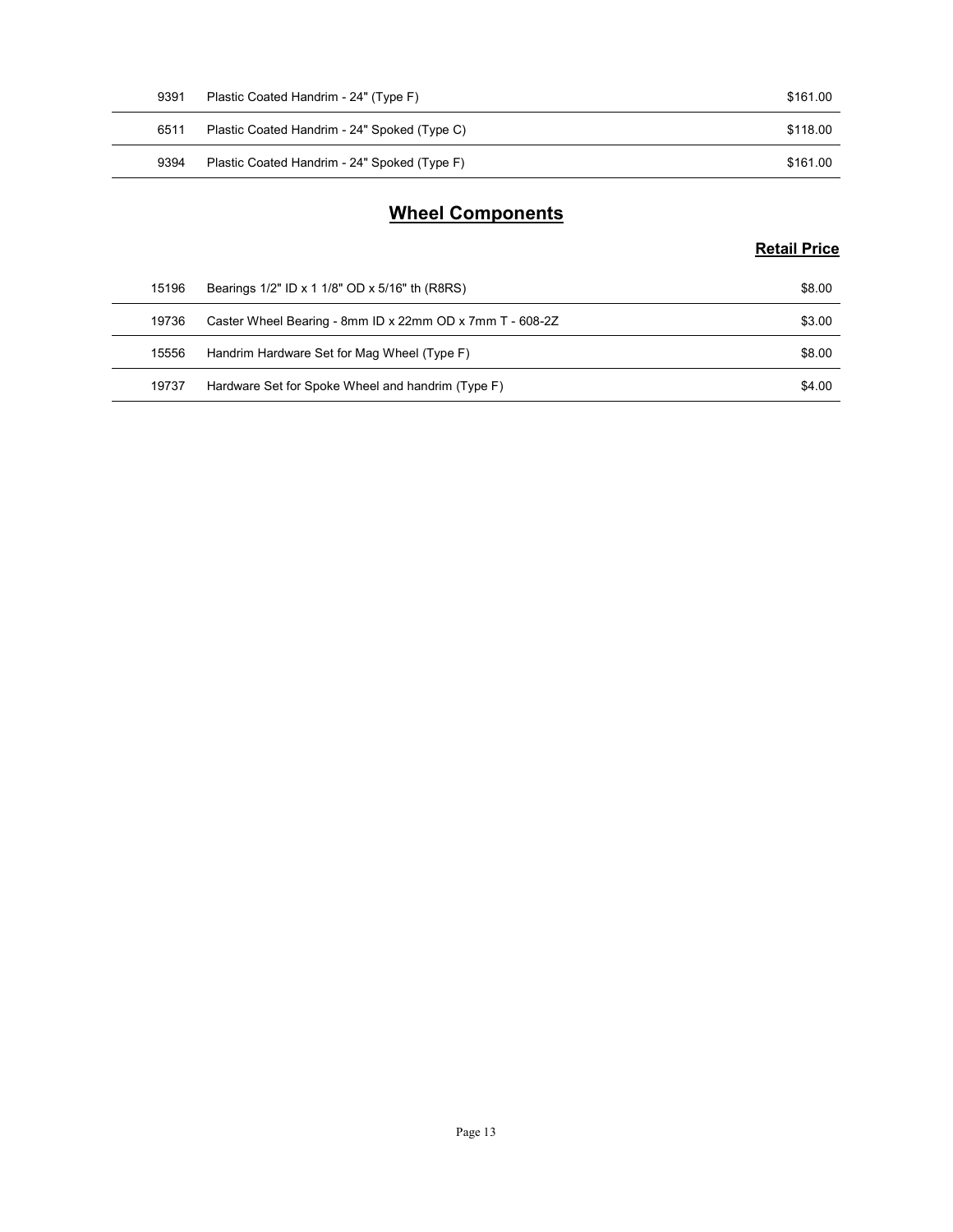# **Stellar GLT Casters**

#### 6" Caster

#### Retail Price

|       | <b>Stellar GLT Casters</b>                             |                     |
|-------|--------------------------------------------------------|---------------------|
|       |                                                        |                     |
|       | 6" Caster                                              |                     |
|       |                                                        | <b>Retail Price</b> |
| 2843  | 6" Caster Fork                                         | \$61.00             |
| 19615 | 6" x 1 1/2" (WIDE) Caster - Urethane Tire              | \$95.00             |
| 19747 | 6" x 1 1/4" Caster - Pneumatic Tire                    | \$96.00             |
| 2791  | 6" x 1 1/4" Caster - Urethane Tire                     | \$75.00             |
| 9986  | 6" X 1 1/4" Caster (Urethane), 6" Fork & Stem Assy - L | \$102.00            |
| 11767 | 6" X 1 1/4" Caster (Urethane), 6" Fork & Stem Assy - R | \$102.00            |
| 14719 | 6" X 1 1/4" Caster (Urethane), 8" Fork & Stem Assy - L | \$102.00            |
| 14720 | 6" X 1 1/4" Caster (Urethane), 8" Fork & Stem Assy - R | \$102.00            |
|       | 8" Caster                                              |                     |
|       |                                                        | <b>Retail Price</b> |
| 2299  | 8" x 1 1/4" Caster - Pneumatic Tire                    | \$88.00             |
| 1354  | 8" x 1 1/4" Caster - Urethane Tire                     | \$95.00             |
| 14962 | 8" X 1 1/4" Caster (Urethane), 8" Fork & Stem Assy - L | \$102.00            |
| 14963 | 8" X 1 1/4" Caster (Urethane), 8" Fork & Stem Assy - R | \$102.00            |
| 1355  | 8" x 1 1/4" Caster Fork                                | \$53.00             |
| 5741  | 8" x 2" Caster - Flat Free Tire                        | \$175.00            |

#### 8" Caster

| 19747 | 6" x 1 1/4" Caster - Pneumatic Tire                    | \$96.00             |
|-------|--------------------------------------------------------|---------------------|
| 2791  | 6" x 1 1/4" Caster - Urethane Tire                     | \$75.00             |
| 9986  | 6" X 1 1/4" Caster (Urethane), 6" Fork & Stem Assy - L | \$102.00            |
| 11767 | 6" X 1 1/4" Caster (Urethane), 6" Fork & Stem Assy - R | \$102.00            |
| 14719 | 6" X 1 1/4" Caster (Urethane), 8" Fork & Stem Assy - L | \$102.00            |
| 14720 | 6" X 1 1/4" Caster (Urethane), 8" Fork & Stem Assy - R | \$102.00            |
|       | 8" Caster                                              |                     |
|       |                                                        | <b>Retail Price</b> |
| 2299  | 8" x 1 1/4" Caster - Pneumatic Tire                    | \$88.00             |
| 1354  | 8" x 1 1/4" Caster - Urethane Tire                     | \$95.00             |
| 14962 | 8" X 1 1/4" Caster (Urethane), 8" Fork & Stem Assy - L | \$102.00            |
| 14963 | 8" X 1 1/4" Caster (Urethane), 8" Fork & Stem Assy - R | \$102.00            |
| 1355  | 8" x 1 1/4" Caster Fork                                | \$53.00             |
| 5741  | 8" x 2" Caster - Flat Free Tire                        | \$175.00            |
| 3385  | 8" x 2" Caster - Pneumatic Tire                        | \$162.00            |
| 2616  | 8" x 2" Caster - Urethane Tire                         | \$155.00            |
| 6980  | 8" X 2" Caster (Pneumatic), Fork & Stem Assy           | \$140.00            |
| 6979  | 8" X 2" Caster (Urethane), Fork & Stem Assy            | \$140.00            |
| 2413  | 8" x 2" Caster Fork                                    | \$69.00             |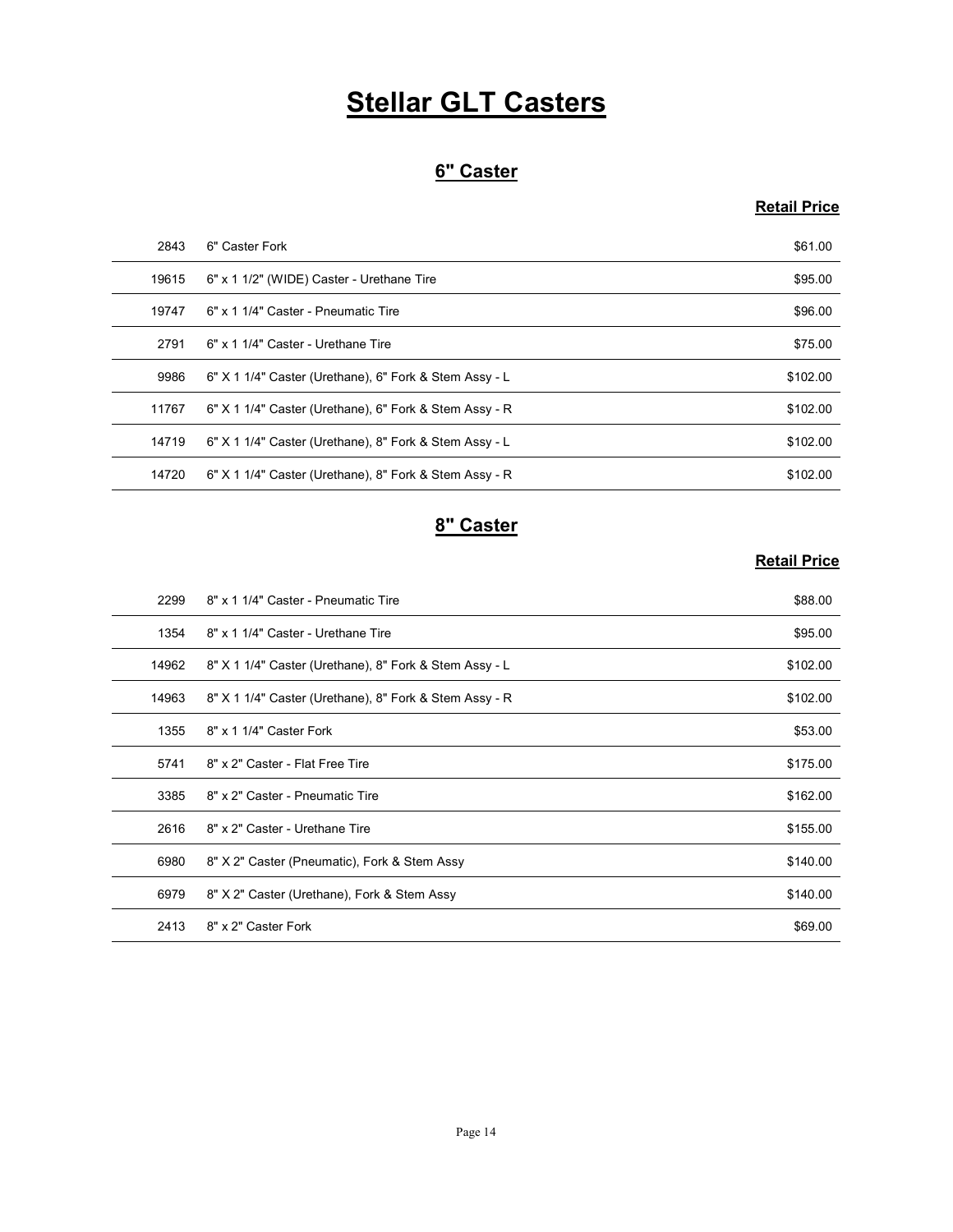# **Stellar GLT Wheel Locks**

#### Wheel Lock Components

#### Retail Price

|                | <b>Stellar GLT Wheel Locks</b>                                                                                             |                     |
|----------------|----------------------------------------------------------------------------------------------------------------------------|---------------------|
|                |                                                                                                                            |                     |
|                | <b>Wheel Lock Components</b>                                                                                               |                     |
|                |                                                                                                                            | <b>Retail Price</b> |
|                |                                                                                                                            |                     |
| 18708          | Accessory Extension Connector for Lower Frame                                                                              | \$92.00             |
| 14542          | B/S Attendant Wheel Lock Plate                                                                                             | \$39.00             |
| 16535          | B/S Lower Frame rear extension tube                                                                                        | \$37.00             |
| 19254<br>19088 | Bentley/Stellar Drum Brake Assy - 20" RW<br>Rectangular Round End Vinyl Cap, Black - for Wheel-Lock & T-style Arm Receiver | \$1,095.00          |
| 1592           | Wheel Lock Extensions - Pair                                                                                               | \$8.00<br>\$90.00   |
|                |                                                                                                                            |                     |
|                | <b>Wheel Locks</b>                                                                                                         |                     |
|                |                                                                                                                            | <b>Retail Price</b> |
| 18127          | B/S Wheel Lock Assembly - Pull - L                                                                                         | \$55.00             |
| 18128          | B/S Wheel Lock Assembly - Pull - R                                                                                         | \$55.00             |
| 18129          | B/S Wheel Lock Assembly - Push - L                                                                                         | \$55.00             |
| 18130          | B/S Wheel Lock Assembly - Push - R                                                                                         | \$55.00             |
| 19596          | Hill Holder - L                                                                                                            | \$260.00            |
| 10507          | Hill Holder - R                                                                                                            | \$260.00            |

#### Wheel Locks

| 18708 | Accessory Extension Connector for Lower Frame                                  | \$92.00             |
|-------|--------------------------------------------------------------------------------|---------------------|
| 14542 | B/S Attendant Wheel Lock Plate                                                 | \$39.00             |
| 16535 | B/S Lower Frame rear extension tube                                            | \$37.00             |
| 19254 | Bentley/Stellar Drum Brake Assy - 20" RW                                       | \$1,095.00          |
| 19088 | Rectangular Round End Vinyl Cap, Black - for Wheel-Lock & T-style Arm Receiver | \$8.00              |
| 1592  | Wheel Lock Extensions - Pair                                                   | \$90.00             |
|       | <b>Wheel Locks</b>                                                             | <b>Retail Price</b> |
| 18127 | B/S Wheel Lock Assembly - Pull - L                                             | \$55.00             |
| 18128 | B/S Wheel Lock Assembly - Pull - R                                             | \$55.00             |
| 18129 | B/S Wheel Lock Assembly - Push - L                                             | \$55.00             |
| 18130 | B/S Wheel Lock Assembly - Push - R                                             | \$55.00             |
| 19596 | Hill Holder - L                                                                | \$260.00            |
| 19597 | Hill Holder - R                                                                | \$260.00            |
|       |                                                                                |                     |
|       |                                                                                |                     |
|       |                                                                                |                     |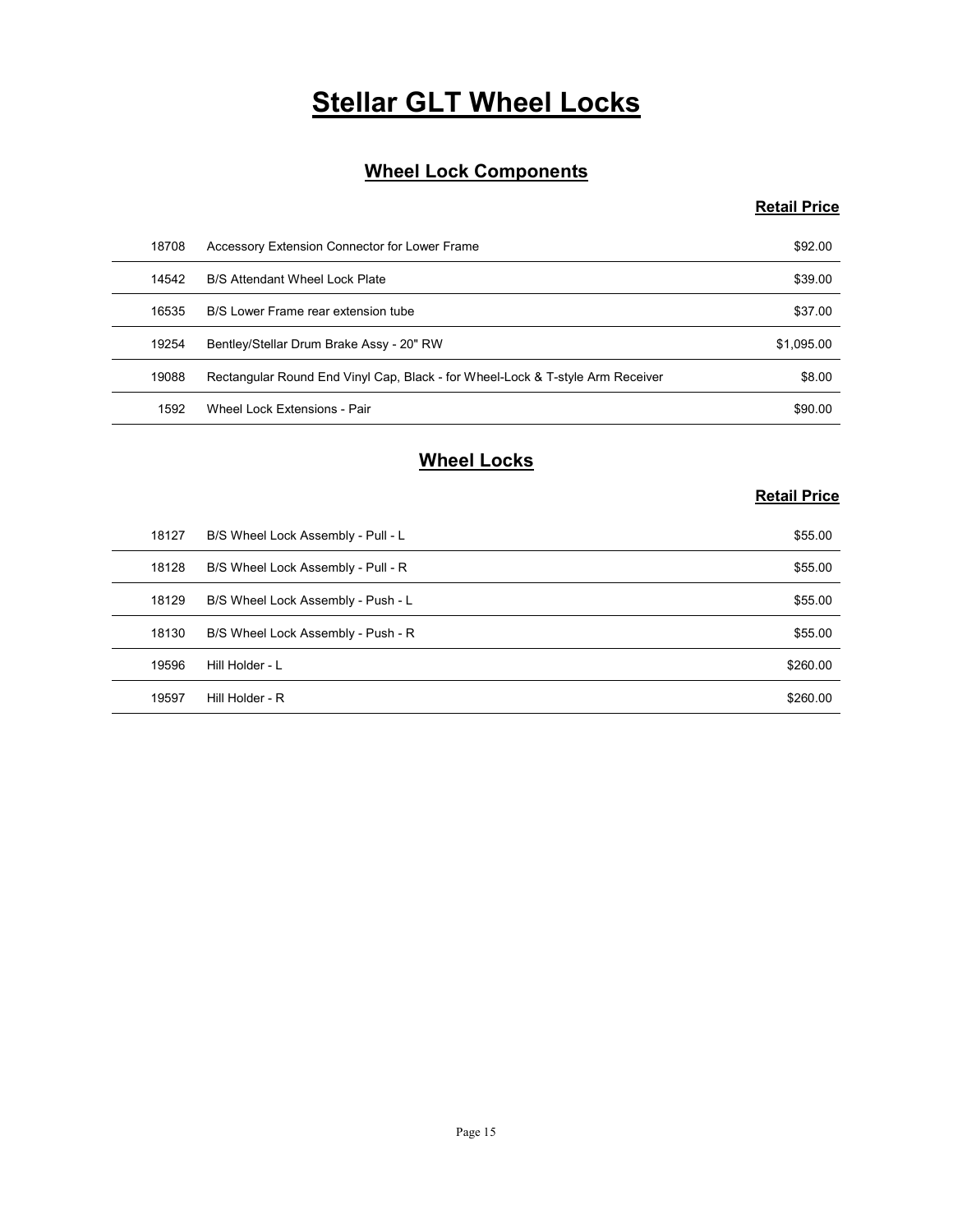# **Stellar GLT Front Rigging**

#### Easy Out Fixed 70° Assembly AA Plate

#### Retail Price

|       | <b>Stellar GLT Front Rigging</b>                         |                     |
|-------|----------------------------------------------------------|---------------------|
|       |                                                          |                     |
|       | Easy Out Fixed 70° Assembly AA Plate                     |                     |
|       |                                                          | <b>Retail Price</b> |
|       |                                                          |                     |
| 18548 | Easy-Out Fixed 70° w/AA Footplate (14"-15"w) - L         | \$268.00            |
| 18549 | Easy-Out Fixed 70° w/AA Footplate (14"-15"w) - R         | \$268.00            |
| 18550 | Easy-Out Fixed 70° w/AA Footplate (16"-17"w) - L         | \$268.00            |
| 18551 | Easy-Out Fixed 70° w/AA Footplate (16"-17"w) - R         | \$268.00            |
| 18552 | Easy-Out Fixed 70° w/AA Footplate (18"-19"w) - L         | \$268.00            |
| 18553 | Easy-Out Fixed 70° w/AA Footplate (18"-19"w) - R         | \$268.00            |
| 18554 | Easy-Out Fixed 70° w/AA Footplate (20"w & up) - L        | \$268.00            |
| 18555 | Easy-Out Fixed 70° w/AA Footplate (20"w & up) - R        | \$268.00            |
|       | Easy Out Fixed 70° Assembly Comp Plate                   |                     |
|       |                                                          | <b>Retail Price</b> |
| 18556 | Easy-Out Fixed 70° w/Composite Footplate (13"-15"w) - L  | \$245.00            |
| 18557 | Easy-Out Fixed 70° w/Composite Footplate (13"-15"w) - R  | \$245.00            |
| 18558 | Easy-Out Fixed 70° w/Composite Footplate (16"w) - L      | \$245.00            |
| 18559 | Easy-Out Fixed 70° w/Composite Footplate (16"w) - R      | \$245.00            |
| 18560 | Easy-Out Fixed 70° w/Composite Footplate (17"w & up) - L | \$245.00            |
|       |                                                          |                     |

#### Easy Out Fixed 70° Assembly Comp Plate

#### Retail Price

| 18551 | Easy-Out Fixed 70° w/AA Footplate (16"-17"w) - R                           | \$268.00            |
|-------|----------------------------------------------------------------------------|---------------------|
| 18552 | Easy-Out Fixed 70° w/AA Footplate (18"-19"w) - L                           | \$268.00            |
| 18553 | Easy-Out Fixed 70° w/AA Footplate (18"-19"w) - R                           | \$268.00            |
| 18554 | Easy-Out Fixed 70° w/AA Footplate (20"w & up) - L                          | \$268.00            |
| 18555 | Easy-Out Fixed 70° w/AA Footplate (20"w & up) - R                          | \$268.00            |
|       | <b>Easy Out Fixed 70° Assembly Comp Plate</b>                              | <b>Retail Price</b> |
| 18556 | Easy-Out Fixed 70° w/Composite Footplate (13"-15"w) - L                    | \$245.00            |
| 18557 | Easy-Out Fixed 70° w/Composite Footplate (13"-15"w) - R                    | \$245.00            |
| 18558 | Easy-Out Fixed 70° w/Composite Footplate (16"w) - L                        | \$245.00            |
| 18559 | Easy-Out Fixed 70° w/Composite Footplate (16"w) - R                        | \$245.00            |
| 18560 | Easy-Out Fixed 70° w/Composite Footplate (17"w & up) - L                   | \$245.00            |
| 18561 | Easy-Out Fixed 70° w/Composite Footplate (17"w & up) - R                   | \$245.00            |
|       | <b>Easy Out Universal AA Assembly AA Plate</b>                             | <b>Retail Price</b> |
| 18532 | Easy-Out AA Assy w/AA Footplate (14"-15"w) - L                             | \$560.00            |
| 18533 | Easy-Out AA Assy w/AA Footplate (14"-15"w) - R                             | \$560.00            |
| 18534 | Easy-Out AA Assy w/AA Footplate (16"-17"w) - L                             | \$560.00            |
| 18535 | Easy-Out AA Assy w/AA Footplate (16"-17"w) - R                             | \$560.00            |
| 18536 | Easy-Out AA Assy w/AA Footplate (18"-19"w) - L                             | \$560.00            |
| 18537 | $Fasev$ -Out $\Delta\Delta$ Assy $w/\Delta\Delta$ Footplate (18"-19"w) - R | \$560.00            |

#### Easy Out Universal AA Assembly AA Plate

| 18556 |                                                          |                     |
|-------|----------------------------------------------------------|---------------------|
|       | Easy-Out Fixed 70° w/Composite Footplate (13"-15"w) - L  | \$245.00            |
| 18557 | Easy-Out Fixed 70° w/Composite Footplate (13"-15"w) - R  | \$245.00            |
| 18558 | Easy-Out Fixed 70° w/Composite Footplate (16"w) - L      | \$245.00            |
| 18559 | Easy-Out Fixed 70° w/Composite Footplate (16"w) - R      | \$245.00            |
| 18560 | Easy-Out Fixed 70° w/Composite Footplate (17"w & up) - L | \$245.00            |
| 18561 | Easy-Out Fixed 70° w/Composite Footplate (17"w & up) - R | \$245.00            |
|       | <b>Easy Out Universal AA Assembly AA Plate</b>           | <b>Retail Price</b> |
| 18532 | Easy-Out AA Assy w/AA Footplate (14"-15"w) - L           | \$560.00            |
| 18533 | Easy-Out AA Assy w/AA Footplate (14"-15"w) - R           | \$560.00            |
| 18534 | Easy-Out AA Assy w/AA Footplate (16"-17"w) - L           | \$560.00            |
| 18535 | Easy-Out AA Assy w/AA Footplate (16"-17"w) - R           | \$560.00            |
| 18536 | Easy-Out AA Assy w/AA Footplate (18"-19"w) - L           | \$560.00            |
|       |                                                          | \$560.00            |
| 18537 | Easy-Out AA Assy w/AA Footplate (18"-19"w) - R           |                     |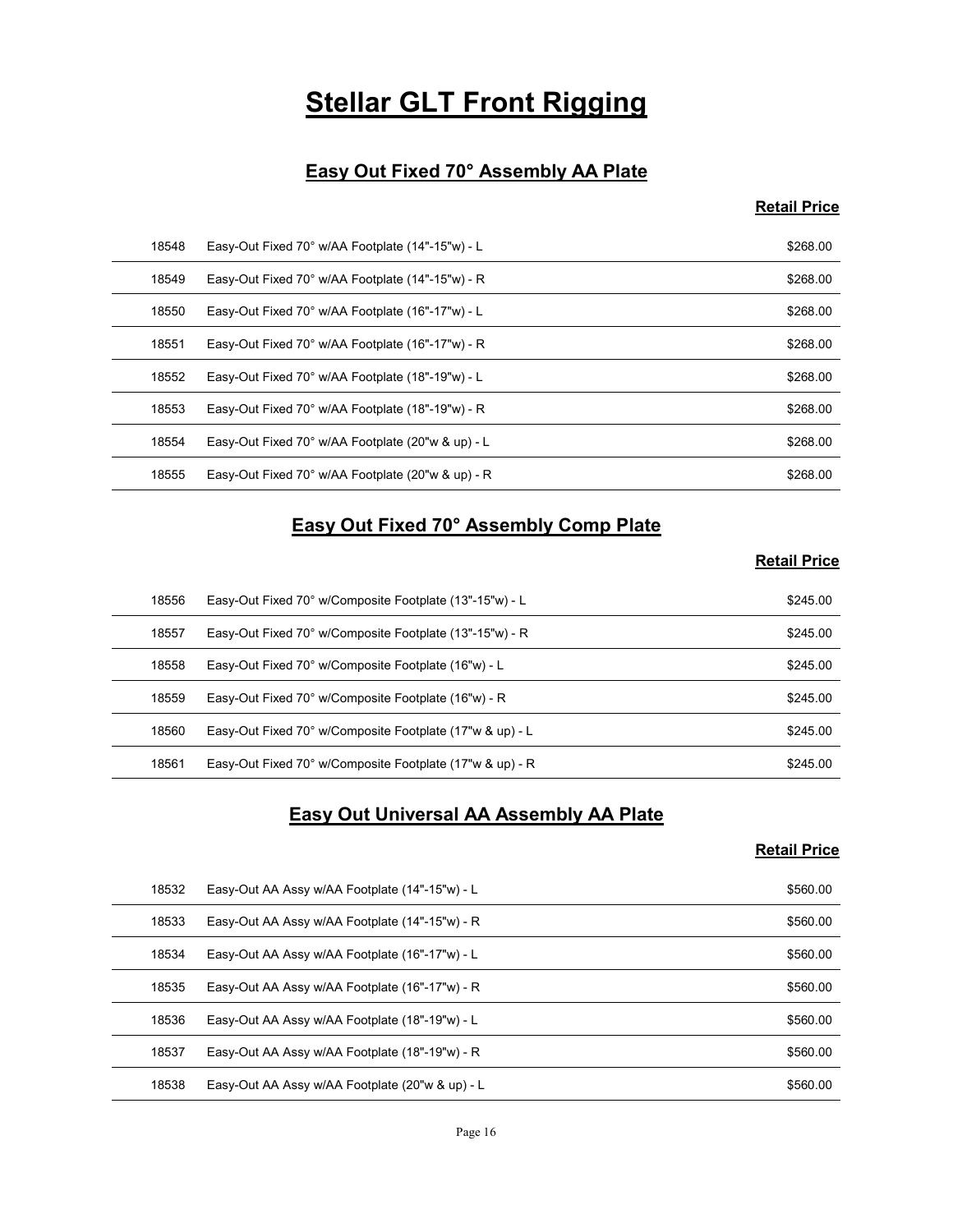# Easy-Out AA Assy w/AA Footplate (20"w & up) - R \$560.00<br>Easy Out Universal AA Assembly Comp Plate<br>Retail Price Easy Out Universal AA Assembly Comp Plate

#### Retail Price

| 18539 | Easy-Out AA Assy w/AA Footplate (20"w & up) - R         | \$560.00            |
|-------|---------------------------------------------------------|---------------------|
|       |                                                         |                     |
|       | <b>Easy Out Universal AA Assembly Comp Plate</b>        |                     |
|       |                                                         | <b>Retail Price</b> |
| 18540 | Easy-Out AA Assy w/Composite Footplate (13"-15"w) - L   | \$537.00            |
| 18541 | Easy-Out AA Assy w/Composite Footplate (13"-15"w) - R   | \$537.00            |
| 18542 | Easy-Out AA Assy w/Composite Footplate (16"w) - L       | \$537.00            |
| 18543 | Easy-Out AA Assy w/Composite Footplate (16"w) - R       | \$537.00            |
| 18544 | Easy-Out AA Assy w/Composite Footplate (17"w & up) - L  | \$537.00            |
| 18545 | Easy-Out AA Assy w/Composite Footplate (17"w & up) - R  | \$537.00            |
|       | <b>Easy Out Upper Hangers</b>                           |                     |
|       |                                                         | <b>Retail Price</b> |
| 19349 | Easy Out 70* Fixed - Hanger Assembly - Long             | \$176.00            |
| 19350 | Easy Out 70* Fixed - Hanger Assembly - Short            | \$174.00            |
|       | <b>Extension Tube and Footplate (Plug in)</b>           |                     |
|       |                                                         | <b>Retail Price</b> |
| 7261  | Large AA Footplate Assy w/lg lower ext. (Plug-Ins) - L  | \$154.00            |
| 7262  | Large AA Footplate Assy w/lg lower ext. (Plug-Ins) - R  | \$154.00            |
| 7259  | Large AA Footplate Assy w/std lower ext. (Plug-Ins) - L | \$154.00            |
| 7260  | Large AA Footplate Assy w/std lower ext (Plug-Ins) - R  | \$15400             |

#### Easy Out Upper Hangers

|                                           | <b>NUMBER</b> |
|-------------------------------------------|---------------|
| Out 70* Fixed - Hanger Assembly - Long    | \$176.00      |
| , Out 70* Fived - Hanger Assembly - Short | $$171$ $01$   |

#### Extension Tube and Footplate (Plug in)

#### Retail Price

| 18543 | Easy-Out AA Assy w/Composite Footplate (16"w) - R            | \$537.00            |
|-------|--------------------------------------------------------------|---------------------|
| 18544 | Easy-Out AA Assy w/Composite Footplate (17"w & up) - L       | \$537.00            |
| 18545 | Easy-Out AA Assy w/Composite Footplate (17"w & up) - R       | \$537.00            |
|       | <b>Easy Out Upper Hangers</b>                                |                     |
|       |                                                              | <b>Retail Price</b> |
|       |                                                              |                     |
| 19349 | Easy Out 70* Fixed - Hanger Assembly - Long                  | \$176.00            |
| 19350 | Easy Out 70* Fixed - Hanger Assembly - Short                 | \$174.00            |
|       | <b>Extension Tube and Footplate (Plug in)</b>                |                     |
|       |                                                              | <b>Retail Price</b> |
| 7261  | Large AA Footplate Assy w/lg lower ext. (Plug-Ins) - L       | \$154.00            |
| 7262  | Large AA Footplate Assy w/lg lower ext. (Plug-Ins) - R       | \$154.00            |
| 7259  | Large AA Footplate Assy w/std lower ext. (Plug-Ins) - L      | \$154.00            |
| 7260  | Large AA Footplate Assy w/std lower ext. (Plug-Ins) - R      | \$154.00            |
| 7269  | Large Comp. Footplate Assy - w/lg lower ext. (Plug-Ins) - L  | \$87.00             |
| 7270  | Large Comp. Footplate Assy - w/lg lower ext. (Plug-Ins) - R  | \$87.00             |
| 7267  | Large Comp. Footplate Assy - w/std lower ext. (Plug-Ins) - L | \$87.00             |
| 7268  | Large Comp. Footplate Assy - w/std lower ext. (Plug-Ins) - R | \$87.00             |
| 7277  | Medium AA Footplate Assy w/lg lower ext. (Plug-Ins) - L      | \$154.00            |
| 7278  | Medium AA Footplate Assy w/lg lower ext. (Plug-Ins) - R      | \$154.00            |
| 7275  | Medium AA Footplate Assy w/std lower ext. (Plug-Ins) - L     | \$154.00            |
| 7276  | Medium AA Footplate Assy w/std lower ext. (Plug-Ins) - R     | \$154.00            |
| 7257  | Medium Comp. Footplate Assy - w/lg lower ext. (Plug-Ins) - L | \$116.00            |
| 7258  | Medium Comp. Footplate Assy - w/lg lower ext. (Plug-Ins) - R | \$116.00            |
|       | Page 17                                                      |                     |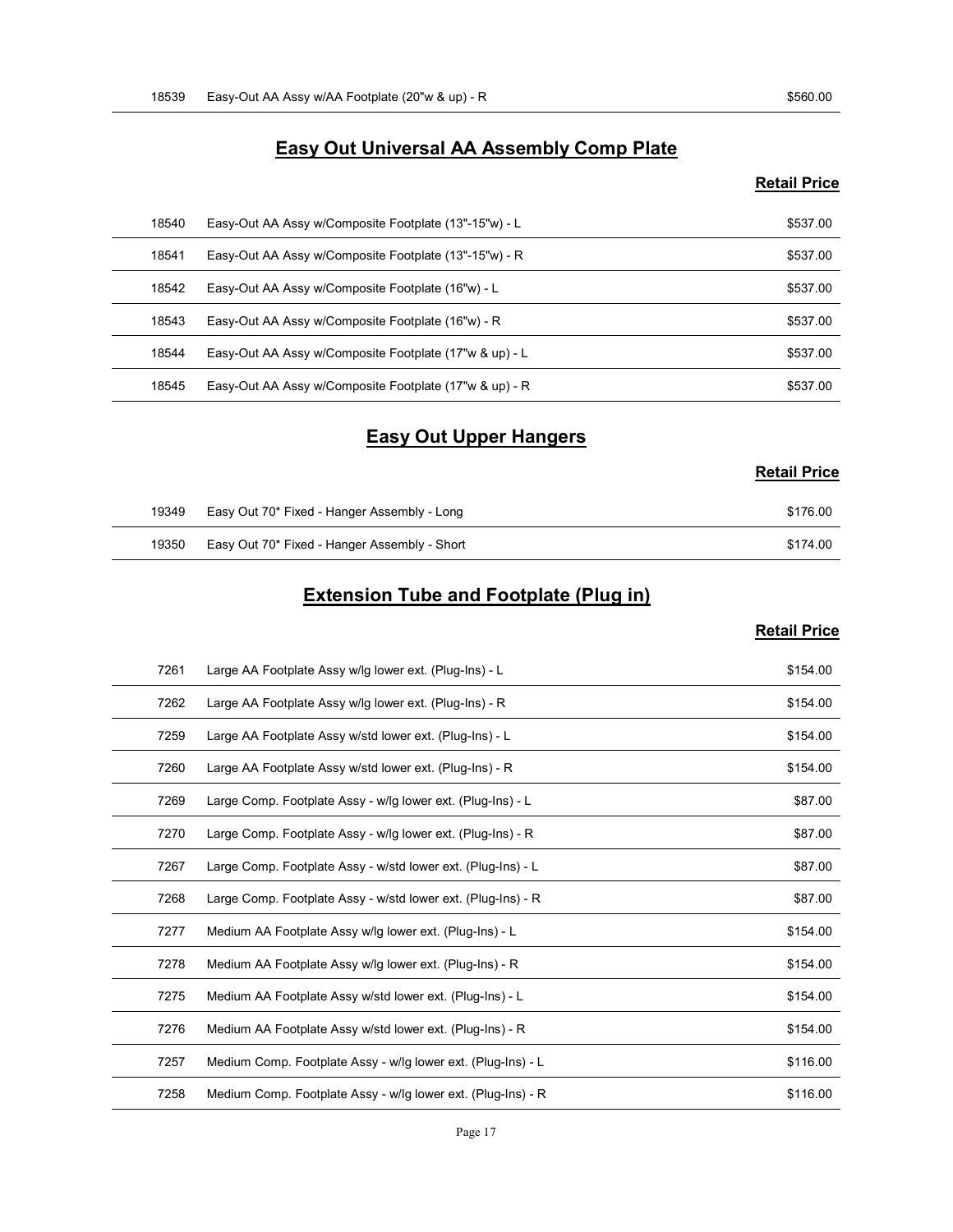| 7255 | Medium Comp. Footplate Assy - w/std lower ext. (Plug-Ins) - L | \$116.00            |
|------|---------------------------------------------------------------|---------------------|
| 7256 | Medium Comp. Footplate Assy - w/std lower ext. (Plug-Ins) - R | \$116.00            |
| 7265 | Oversize AA Footplate Assy w/lg lower ext. (Plug-Ins) - L     | \$154.00            |
| 7266 | Oversize AA Footplate Assy w/lg lower ext. (Plug-Ins) - R     | \$154.00            |
| 7263 | Oversize AA Footplate Assy w/std lower ext. (Plug-Ins) - L    | \$154.00            |
| 7264 | Oversize AA Footplate Assy w/std lower ext. (Plug-Ins) - R    | \$154.00            |
| 7253 | Small Comp. Footplate Assy - w/lg lower ext. (Plug-Ins) - L   | \$116.00            |
| 7254 | Small Comp. Footplate Assy - w/lg lower ext. (Plug-Ins) - R   | \$116.00            |
| 7251 | Small Comp. Footplate Assy - w/std lower ext. (Plug-Ins) - L  | \$116.00            |
| 7252 | Small Comp. Footplate Assy - w/std lower ext. (Plug-Ins) - R  | \$116.00            |
| 8394 | X-Large AA Footplate Assy w/lg lower ext. (Plug-Ins) - L      | \$154.00            |
| 8395 | X-Large AA Footplate Assy w/lg lower ext. (Plug-Ins) - R      | \$154.00            |
| 8392 | X-Large AA Footplate Assy w/std lower ext. (Plug-Ins) - L     | \$154.00            |
| 8393 | X-Large AA Footplate Assy w/std lower ext. (Plug-Ins) - R     | \$154.00            |
|      | <b>Extension Tube and Footplate (Swing away)</b>              |                     |
|      |                                                               | <b>Retail Price</b> |
| 6919 | Large AA Footplate Assy w/lg lower ext. - L                   | \$154.00            |
| 6920 | Large AA Footplate Assy w/lg lower ext. - R                   | \$154.00            |
| 6917 | Large AA Footplate Assy w/std lower ext. - L                  | \$154.00            |
| 6918 | Large AA Footplate Assy w/std lower ext. - R                  | \$154.00            |
| 6906 | Large Comp. Footplate Assy - w/lg lower ext. - L              | \$82.00             |
|      | Large Comp. Footplate Assy - w/std lower ext. - L             | \$82.00             |

#### Extension Tube and Footplate (Swing away)

| 7251 | Small Comp. Footplate Assy - w/std lower ext. (Plug-Ins) - L | \$116.00            |
|------|--------------------------------------------------------------|---------------------|
| 7252 | Small Comp. Footplate Assy - w/std lower ext. (Plug-Ins) - R | \$116.00            |
| 8394 | X-Large AA Footplate Assy w/lg lower ext. (Plug-Ins) - L     | \$154.00            |
| 8395 | X-Large AA Footplate Assy w/lg lower ext. (Plug-Ins) - R     | \$154.00            |
| 8392 | X-Large AA Footplate Assy w/std lower ext. (Plug-Ins) - L    | \$154.00            |
| 8393 | X-Large AA Footplate Assy w/std lower ext. (Plug-Ins) - R    | \$154.00            |
|      | <b>Extension Tube and Footplate (Swing away)</b>             |                     |
|      |                                                              | <b>Retail Price</b> |
| 6919 | Large AA Footplate Assy w/lg lower ext. - L                  | \$154.00            |
| 6920 | Large AA Footplate Assy w/lg lower ext. - R                  | \$154.00            |
| 6917 | Large AA Footplate Assy w/std lower ext. - L                 | \$154.00            |
| 6918 | Large AA Footplate Assy w/std lower ext. - R                 | \$154.00            |
| 6906 | Large Comp. Footplate Assy - w/lg lower ext. - L             | \$82.00             |
| 6904 | Large Comp. Footplate Assy - w/std lower ext. - L            | \$82.00             |
| 6905 | Large Comp. Footplate Assy - w/std lower ext. - R            | \$82.00             |
| 6907 | Large Comp. Footplate Assy - wlg lower ext. - R              | \$82.00             |
| 6915 | Medium AA Footplate Assy w/lg lower ext. - L                 | \$154.00            |
| 6916 | Medium AA Footplate Assy w/lg lower ext. - R                 | \$154.00            |
| 6913 | Medium AA Footplate Assy w/std lower ext. - L                | \$154.00            |
| 6914 | Medium AA Footplate Assy w/std lower ext. - R                | \$154.00            |
| 6902 | Medium Comp. Footplate Assy - w/lg lower ext. - L            | \$116.00            |
|      | Medium Comp. Footplate Assy - w/lg lower ext. - R            | \$116.00            |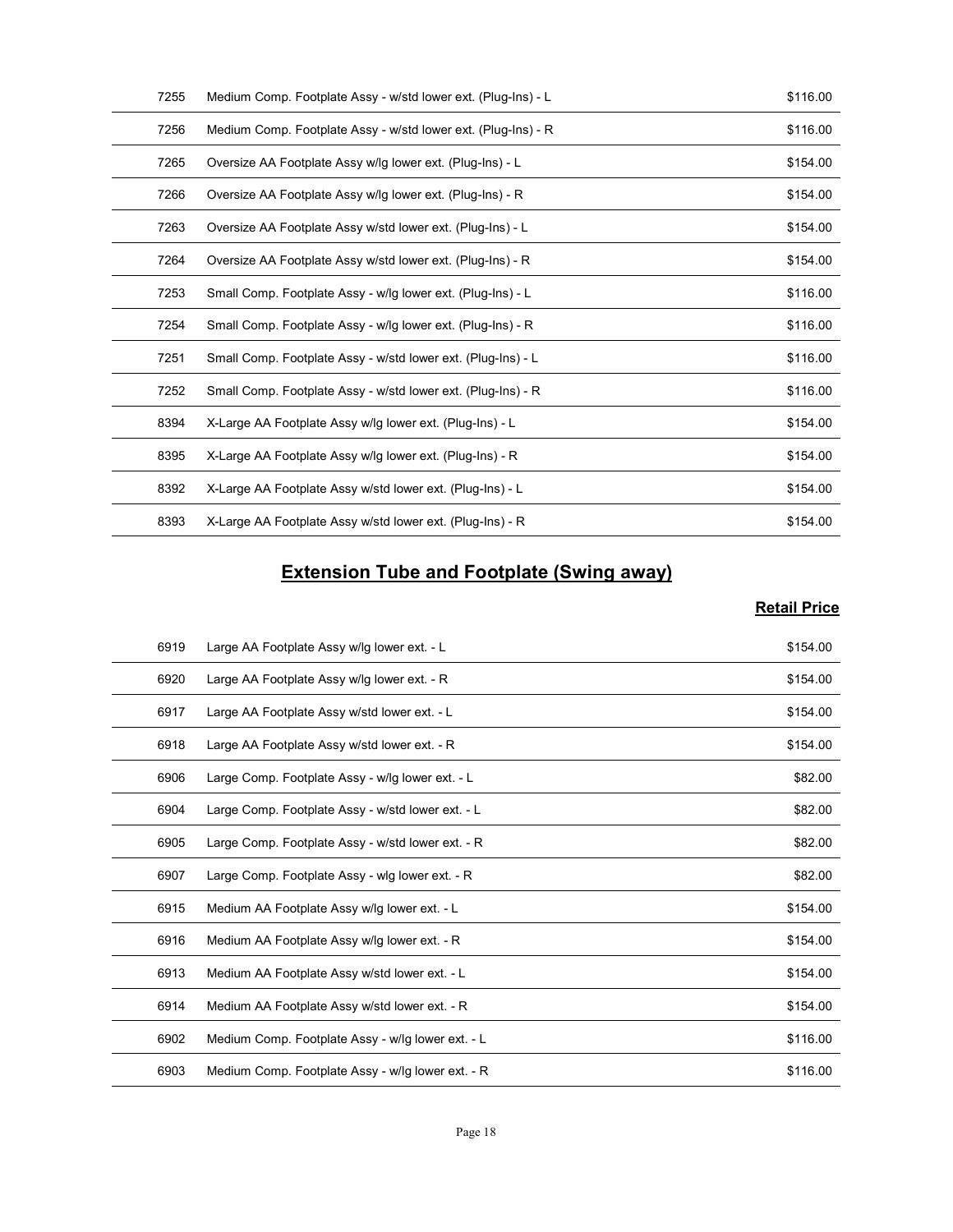| 6900  | Medium Comp. Footplate Assy - w/std lower ext. - L | \$116.00            |
|-------|----------------------------------------------------|---------------------|
| 6901  | Medium Comp. Footplate Assy - w/std lower ext. - R | \$116.00            |
| 6923  | Oversize AA Footplate Assy w/lg lower ext. - L     | \$162.00            |
| 6924  | Oversize AA Footplate Assy w/lg lower ext. - R     | \$162.00            |
| 6921  | Oversize AA Footplate Assy w/std lower ext. - L    | \$162.00            |
| 6922  | Oversize AA Footplate Assy w/std lower ext. - R    | \$162.00            |
| 6898  | Small Comp. Footplate Assy - w/lg lower ext. - L   | \$116.00            |
| 6899  | Small Comp. Footplate Assy - w/lg lower ext. - R   | \$116.00            |
| 6896  | Small Comp. Footplate Assy - w/std lower ext. - L  | \$116.00            |
| 6897  | Small Comp. Footplate Assy - w/std lower ext. - R  | \$116.00            |
| 8390  | X-Large AA Footplate Assy w/lg lower ext. - L      | \$162.00            |
| 8391  | X-Large AA Footplate Assy w/lg lower ext. - R      | \$162.00            |
| 8388  | X-Large AA Footplate Assy w/std lower ext. - L     | \$162.00            |
| 8389  | X-Large AA Footplate Assy w/std lower ext. - R     | \$162.00            |
|       | <b>Extension Tubes</b>                             |                     |
|       |                                                    | <b>Retail Price</b> |
| 18485 | Extension Tube - Easy Out (18"-24")                | \$60.00             |
| 18454 | Extension Tube - Easy-Out (14"-18")                | \$52.00             |
| 18022 | Extension Tube - PI (Round)(13"-17")               | \$37.00             |
| 18021 | Extension Tube - PI (Round)(15"-19")               | \$37.00             |
| 3753  | Extension Tube - PI (Round-Solid)(13"-17")         | \$92.00             |
| 3754  | Extension Tube - PL (Round-Solid)(15"-19")         | \$11200             |

## **Extension Tubes**

#### **Retail Price**

| 6896  | Small Comp. Footplate Assy - w/std lower ext. - L    | \$116.00            |
|-------|------------------------------------------------------|---------------------|
| 6897  | Small Comp. Footplate Assy - w/std lower ext. - R    | \$116.00            |
| 8390  | X-Large AA Footplate Assy w/lg lower ext. - L        | \$162.00            |
| 8391  | X-Large AA Footplate Assy w/lg lower ext. - R        | \$162.00            |
| 8388  | X-Large AA Footplate Assy w/std lower ext. - L       | \$162.00            |
| 8389  | X-Large AA Footplate Assy w/std lower ext. - R       | \$162.00            |
|       | <b>Extension Tubes</b>                               |                     |
|       |                                                      | <b>Retail Price</b> |
| 18485 | Extension Tube - Easy Out (18"-24")                  | \$60.00             |
| 18454 | Extension Tube - Easy-Out (14"-18")                  | \$52.00             |
| 18022 | Extension Tube - PI (Round)(13"-17")                 | \$37.00             |
| 18021 | Extension Tube - PI (Round)(15"-19")                 | \$37.00             |
| 3753  | Extension Tube - PI (Round-Solid)(13"-17")           | \$92.00             |
| 3754  | Extension Tube - PI (Round-Solid)(15"-19")           | \$112.00            |
| 19461 | Extension Tube - SA (Channeled)(13"-17")             | \$53.00             |
| 19462 | Extension Tube - SA (Channeled)(15"-19")             | \$52.00             |
|       | Footplate - Angle Adjustable                         |                     |
|       |                                                      | <b>Retail Price</b> |
| 17947 | Footplate - Angle Adjustable - Extra Large 18"-19"   | \$59.00             |
| 17946 | Footplate - Angle Adjustable - Large 16"-17"         | \$59.00             |
| 18725 | Footplate - Angle Adjustable - Medium 14"-15"        | \$59.00             |
| 17948 | Footplate - Angle Adjustable - Oversized 20" & above | \$59.00             |
|       | Page 19                                              |                     |

#### Footplate - Angle Adjustable

| 17947 | Footplate - Angle Adjustable - Extra Large 18"-19"   | \$59.00 |
|-------|------------------------------------------------------|---------|
| 17946 | Footplate - Angle Adjustable - Large 16"-17"         | \$59.00 |
| 18725 | Footplate - Angle Adjustable - Medium 14"-15"        | \$59.00 |
| 17948 | Footplate - Angle Adjustable - Oversized 20" & above | \$59.00 |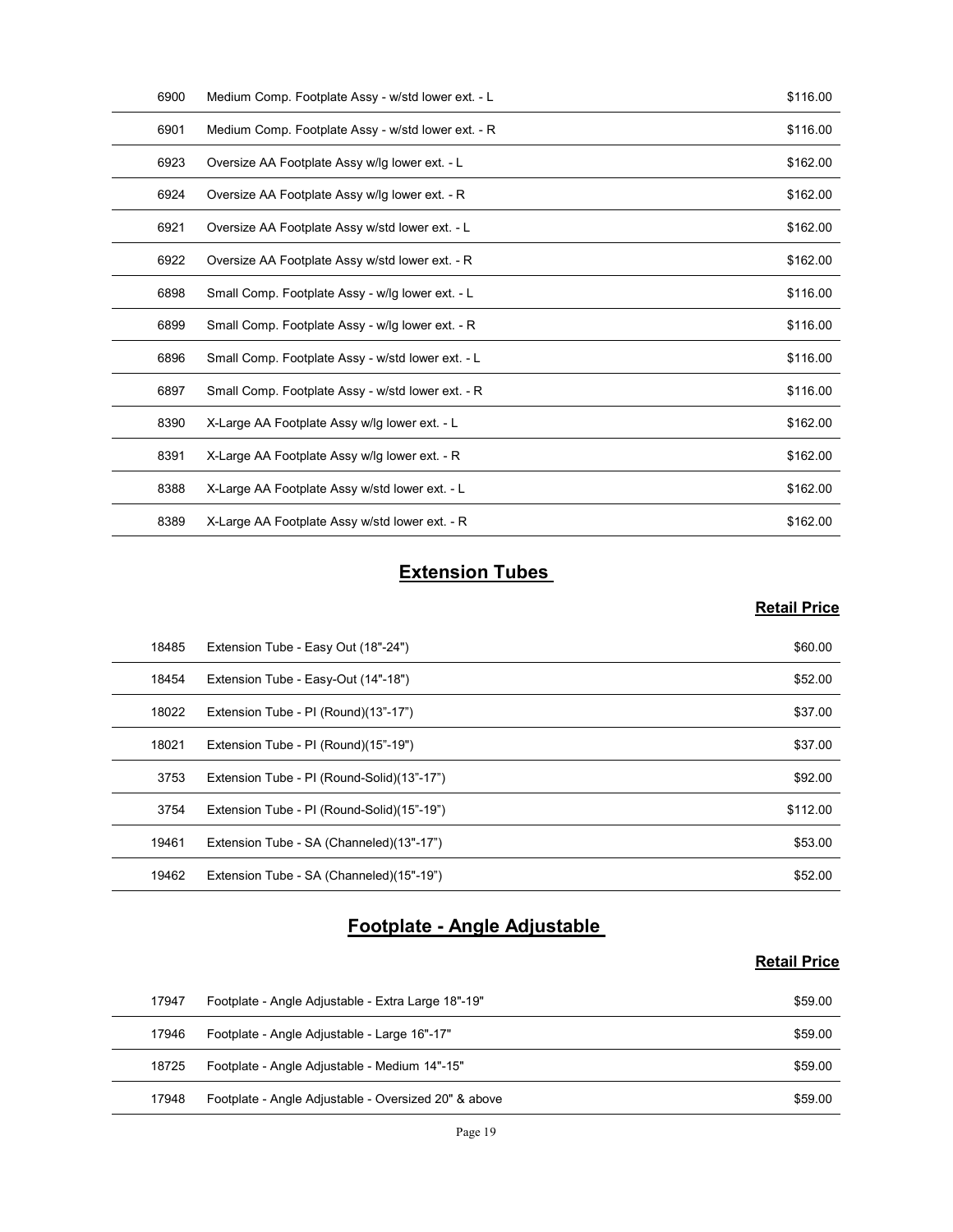#### Footplate - Composite

#### Retail Price

|       | Footplate - Composite                 |                     |
|-------|---------------------------------------|---------------------|
|       |                                       | <b>Retail Price</b> |
| 19687 | Footplate - Composite - Long          | \$44.00             |
| 5969  | Footplate - Composite - Medium 16"    | \$44.00             |
| 5968  | Footplate - Composite - Short 13"-15" | \$44.00             |
|       | <b>Footplate - One Piece</b>          |                     |
|       |                                       | <b>Retail Price</b> |
| 3161  | Footplate - One Piece (PI footrests)  | \$514.00            |
| 3162  | Footplate - One Piece (SA footrests)  | \$514.00            |
|       | <b>Front Rigging Components</b>       |                     |
|       |                                       | <b>Retail Price</b> |

#### Footplate - One Piece

#### **Retail Price**

| 3161 | Footplate - One Piece (PI footrests) | \$514.00 |
|------|--------------------------------------|----------|
| 3162 | Footplate - One Piece (SA footrests) | \$514.00 |

## **Front Rigging Components**

|       |                                                         | <b>Retail Price</b> |
|-------|---------------------------------------------------------|---------------------|
| 19687 | Footplate - Composite - Long                            | \$44.00             |
| 5969  | Footplate - Composite - Medium 16"                      | \$44.00             |
| 5968  | Footplate - Composite - Short 13"-15"                   | \$44.00             |
|       |                                                         |                     |
|       | <b>Footplate - One Piece</b>                            |                     |
|       |                                                         | <b>Retail Price</b> |
| 3161  | Footplate - One Piece (PI footrests)                    | \$514.00            |
| 3162  | Footplate - One Piece (SA footrests)                    | \$514.00            |
|       | <b>Front Rigging Components</b>                         |                     |
|       |                                                         | <b>Retail Price</b> |
| 1390  | 1/4-20(2B) Thick - Nylon Locknut - Black Zinc           | \$3.00              |
| 17919 | 5/16-18(3A) x 2-1/2" with Shank CBHCS - Black Magni 575 | \$3.00              |
| 18698 | 5/16-18(3A) x 3/4" Soft Point Set Screw - Black Zinc    | \$6.00              |
| 8445  | AA Interlocking Plate Assembly - Large                  | \$75.00             |
| 8444  | AA Interlocking Plate Assembly - Small                  | \$75.00             |
| 16443 | Calf Pad Assembly - Large (16"w & up)                   | \$50.00             |
| 9225  | Calf Pad Assembly - Small (12"w-15"w)                   | \$22.00             |
| 19722 | Calf Pad Hanger Assembly - L                            | \$38.00             |
| 19723 | Calf Pad Hanger Assembly - R                            | \$38.00             |
| 17874 | Calf Pad Mounting Bracket                               | \$9.00              |
| 16748 | Clamp for Angle Adjustable Footplate                    | \$44.00             |
| 19451 | Easy-Out - Calf Pad - Assembly - Left                   | \$200.00            |
| 19452 | Easy-Out - Calf Pad - Assembly - Right                  | \$200.00            |
| 18527 | Easy-Out Gel Knee Pad - Assembly w/Hardware (PR)        | \$209.00            |
| 2171  | Footrest plug for Plug in                               | \$17.00             |
| 18189 | Front Rigging Offset Receiver - L                       | \$59.00             |
| 18188 | Front Rigging Offset Receiver - R                       | \$59.00             |
| 9325  | Gel Knee Protectors for ELRs (PR)                       | \$148.00            |
|       | Page 20                                                 |                     |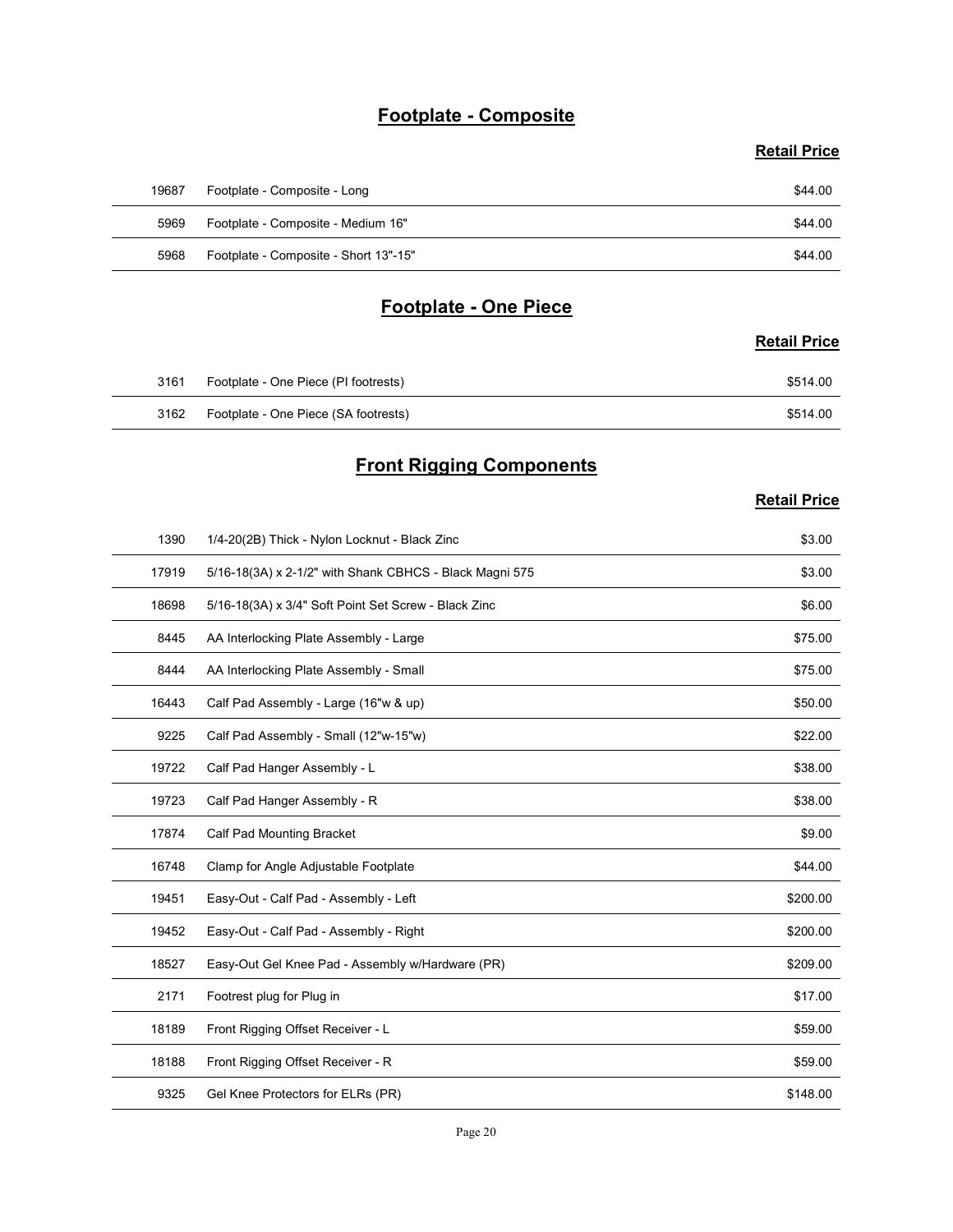| 9691  | Gel Padding for SA 70* (PR)                         | \$154.00            |
|-------|-----------------------------------------------------|---------------------|
| 16761 | Hanger Pivot Pin                                    | \$37.00             |
| 10590 | Heel Loop Adjustable Length                         | \$41.00             |
| 19521 | Knuckle for Angle Adjustable Footplate              | \$37.00             |
| 9274  | PDG Swing Away Front Rigging Latch ASSY - L         | \$55.00             |
| 9273  | PDG Swing Away Front Rigging Latch ASSY - R         | \$55.00             |
|       | <b>Plug in Upper Hangers</b>                        |                     |
|       |                                                     | <b>Retail Price</b> |
|       |                                                     |                     |
|       | 7286 Plug In 70 Deg Upper Assy (EA)                 | \$131.00            |
|       | Swing Away 60* Assemby AA Plate                     |                     |
|       |                                                     | <b>Retail Price</b> |
| 13712 | PDG SA 60° Assy w/AA Footplate (14"-15"w) - L       | \$286.00            |
| 13713 | PDG SA 60° Assy w/AA Footplate (14"-15"w) - R       | \$286.00            |
| 13714 | PDG SA 60° Assy w/AA Footplate (16"-17"w) - L       | \$286.00            |
|       | 13715 PDG SA 60° Assy w/AA Footplate (16"-17"w) - R |                     |

#### Plug in Upper Hangers

#### Retail Price

#### Swing Away 60\* Assemby AA Plate

#### Retail Price

| 10590 | Heel Loop Adjustable Length                           | \$41.00             |
|-------|-------------------------------------------------------|---------------------|
| 19521 | Knuckle for Angle Adjustable Footplate                | \$37.00             |
| 9274  | PDG Swing Away Front Rigging Latch ASSY - L           | \$55.00             |
| 9273  | PDG Swing Away Front Rigging Latch ASSY - R           | \$55.00             |
|       | <b>Plug in Upper Hangers</b>                          |                     |
|       |                                                       | <b>Retail Price</b> |
| 7286  | Plug In 70 Deg Upper Assy (EA)                        | \$131.00            |
|       | <b>Swing Away 60* Assemby AA Plate</b>                |                     |
|       |                                                       | <b>Retail Price</b> |
| 13712 | PDG SA 60° Assy w/AA Footplate (14"-15"w) - L         | \$286.00            |
| 13713 | PDG SA 60° Assy w/AA Footplate (14"-15"w) - R         | \$286.00            |
| 13714 | PDG SA 60° Assy w/AA Footplate (16"-17"w) - L         | \$286.00            |
| 13715 | PDG SA 60° Assy w/AA Footplate (16"-17"w) - R         | \$286.00            |
| 13716 | PDG SA 60° Assy w/AA Footplate (18"-19"w) - L         | \$286.00            |
| 13717 | PDG SA 60° Assy w/AA Footplate (18"-19"w) - R         | \$286.00            |
| 13718 | PDG SA 60° Assy w/AA Footplate (20"w & up) - L        | \$286.00            |
| 13719 | PDG SA 60° Assy w/AA Footplate (20"w & up) - R        | \$286.00            |
|       | <b>Swing Away 60* Assemby Comp Plate</b>              |                     |
|       |                                                       | <b>Retail Price</b> |
| 13720 | PDG SA 60° Assy w/Composite Footplate (13"-15"w) - L  | \$205.00            |
| 13721 | PDG SA 60° Assy w/Composite Footplate (13"-15"w) - R  | \$205.00            |
| 13722 | PDG SA 60° Assy w/Composite Footplate (16"w) - L      | \$205.00            |
| 13723 | PDG SA 60° Assy w/Composite Footplate (16"w) - R      | \$205.00            |
| 13724 | PDG SA 60° Assy w/Composite Footplate (17"w & up) - L | \$205.00            |
| 13725 | PDG SA 60° Assy w/Composite Footplate (17"w & up) - R | \$205.00            |

#### Swing Away 60\* Assemby Comp Plate

| 13715 | PDG SA 60° Assy w/AA Footplate (16"-17"w) - R         | \$286.00            |
|-------|-------------------------------------------------------|---------------------|
| 13716 | PDG SA 60° Assy w/AA Footplate (18"-19"w) - L         | \$286.00            |
| 13717 | PDG SA 60° Assy w/AA Footplate (18"-19"w) - R         | \$286.00            |
| 13718 | PDG SA 60° Assy w/AA Footplate (20"w & up) - L        | \$286.00            |
| 13719 | PDG SA 60° Assy w/AA Footplate (20"w & up) - R        | \$286.00            |
|       |                                                       |                     |
|       | <b>Swing Away 60* Assemby Comp Plate</b>              | <b>Retail Price</b> |
| 13720 | PDG SA 60° Assy w/Composite Footplate (13"-15"w) - L  | \$205.00            |
| 13721 | PDG SA 60° Assy w/Composite Footplate (13"-15"w) - R  | \$205.00            |
| 13722 | PDG SA 60° Assy w/Composite Footplate (16"w) - L      | \$205.00            |
| 13723 | PDG SA 60° Assy w/Composite Footplate (16"w) - R      | \$205.00            |
| 13724 | PDG SA 60° Assy w/Composite Footplate (17"w & up) - L | \$205.00            |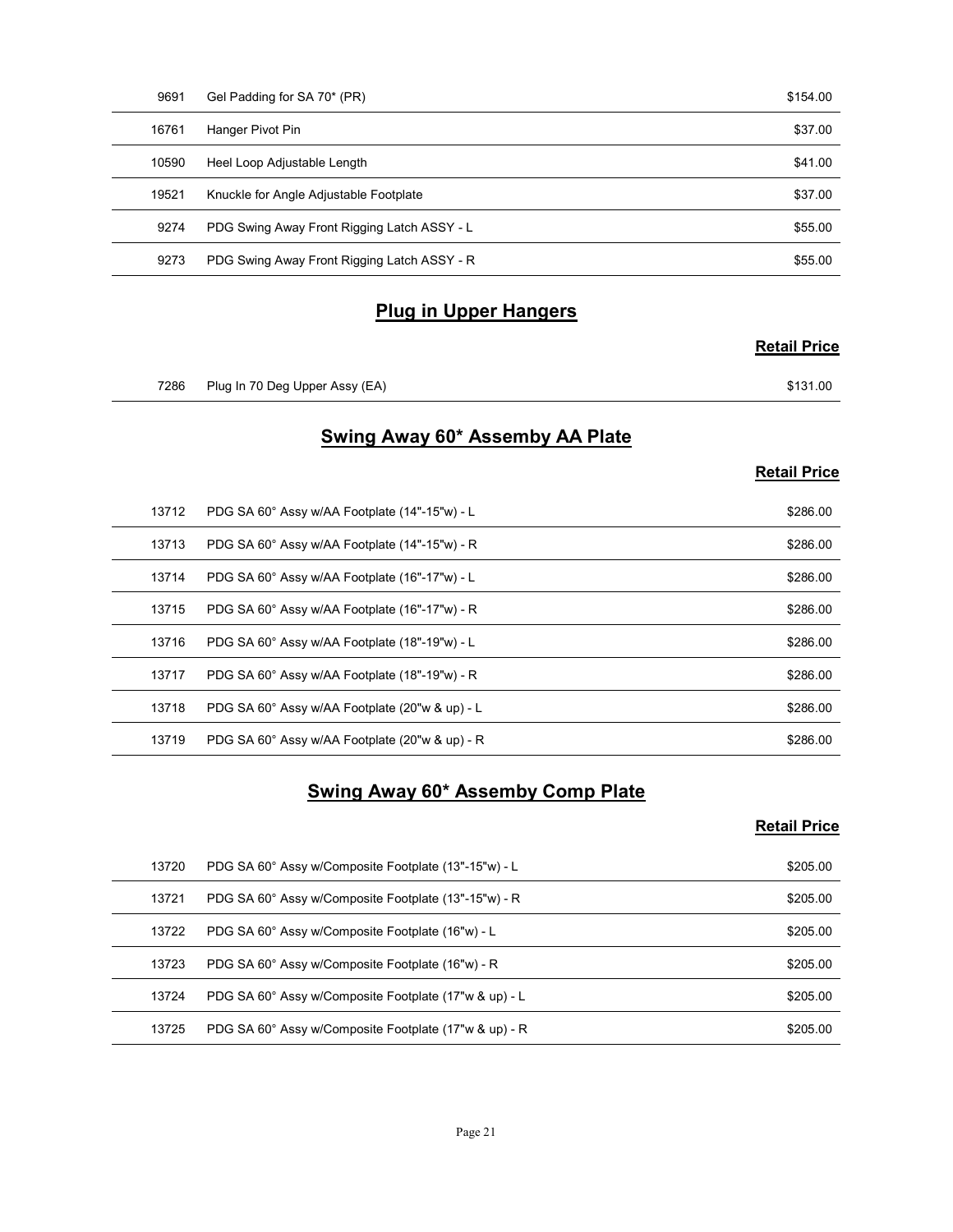#### Swing Away 70\* Assemby AA Plate

#### **Retail Price**

|       | Swing Away 70* Assemby AA Plate                       |                     |
|-------|-------------------------------------------------------|---------------------|
|       |                                                       | <b>Retail Price</b> |
| 13696 | PDG SA 70° Assy w/AA Footplate (14"-15"w) - L         | \$286.00            |
| 13697 | PDG SA 70° Assy w/AA Footplate (14"-15"w) - R         | \$286.00            |
| 13698 | PDG SA 70° Assy w/AA Footplate (16"-17"w) - L         | \$286.00            |
| 13699 | PDG SA 70° Assy w/AA Footplate (16"-17"w) - R         | \$286.00            |
| 13700 | PDG SA 70° Assy w/AA Footplate (18"-19"w) - L         | \$286.00            |
| 13701 | PDG SA 70° Assy w/AA Footplate (18"-19"w) - R         | \$286.00            |
| 13702 | PDG SA 70° Assy w/AA Footplate (20"w & up) - L        | \$286.00            |
| 13703 | PDG SA 70° Assy w/AA Footplate (20"w & up) - R        | \$286.00            |
|       | <b>Swing Away 70* Assemby Comp Plate</b>              |                     |
|       |                                                       | <b>Retail Price</b> |
| 13704 | PDG SA 70° Assy w/Composite Footplate (13"-15"w) - L  | \$205.00            |
| 13705 | PDG SA 70° Assy w/Composite Footplate (13"-15"w) - R  | \$205.00            |
| 13706 | PDG SA 70° Assy w/Composite Footplate (16"w) - L      | \$205.00            |
| 13707 | PDG SA 70° Assy w/Composite Footplate (16"w) - R      | \$205.00            |
| 13708 | PDG SA 70° Assy w/Composite Footplate (17"w & up) - L | \$205.00            |
|       |                                                       |                     |

#### Swing Away 70\* Assemby Comp Plate

#### Retail Price

| 13699 | PDG SA 70° Assy w/AA Footplate (16"-17"w) - R           | \$286.00            |
|-------|---------------------------------------------------------|---------------------|
| 13700 | PDG SA 70° Assy w/AA Footplate (18"-19"w) - L           | \$286.00            |
| 13701 | PDG SA 70° Assy w/AA Footplate (18"-19"w) - R           | \$286.00            |
| 13702 | PDG SA 70° Assy w/AA Footplate (20"w & up) - L          | \$286.00            |
| 13703 | PDG SA 70° Assy w/AA Footplate (20"w & up) - R          | \$286.00            |
|       | <b>Swing Away 70* Assemby Comp Plate</b>                |                     |
|       |                                                         | <b>Retail Price</b> |
| 13704 | PDG SA 70° Assy w/Composite Footplate (13"-15"w) - L    | \$205.00            |
| 13705 | PDG SA 70° Assy w/Composite Footplate (13"-15"w) - R    | \$205.00            |
| 13706 | PDG SA 70° Assy w/Composite Footplate (16"w) - L        | \$205.00            |
| 13707 | PDG SA 70° Assy w/Composite Footplate (16"w) - R        | \$205.00            |
| 13708 | PDG SA 70° Assy w/Composite Footplate (17"w & up) - L   | \$205.00            |
| 13709 | PDG SA 70° Assy w/Composite Footplate (17"w & up) - R   | \$205.00            |
|       | <b>Swing Away Adapter</b>                               |                     |
|       |                                                         | <b>Retail Price</b> |
| 2642  | B/S SA front rigging adapter (Square) w/ sector block-L | \$132.00            |
| 2645  | B/S SA front rigging adapter (Square) w/ sector block-R | \$132.00            |
| 18034 | Sector Block Assembly - L                               | \$31.00             |
|       | Sector Block Assembly - R                               | \$31.00             |

#### **Swing Away Adapter**

#### **Retail Price**

| 13708 | PDG SA 70° Assy w/Composite Footplate (17"w & up) - L   | \$205.00            |
|-------|---------------------------------------------------------|---------------------|
| 13709 | PDG SA 70° Assy w/Composite Footplate (17"w & up) - R   | \$205.00            |
|       | <b>Swing Away Adapter</b>                               |                     |
|       |                                                         | <b>Retail Price</b> |
| 2642  | B/S SA front rigging adapter (Square) w/ sector block-L | \$132.00            |
| 2645  | B/S SA front rigging adapter (Square) w/ sector block-R | \$132.00            |
| 18034 | Sector Block Assembly - L                               | \$31.00             |
| 18035 | Sector Block Assembly - R                               | \$31.00             |
|       | <b>Swing Away ELR Assembly AA Plate</b>                 |                     |
|       |                                                         | <b>Retail Price</b> |
| 13777 | PDG SA ELR Assy w/AA Footplate (14"-15"w) - L           | \$462.00            |
| 13778 | PDG SA ELR Assy w/AA Footplate (14"-15"w) - R           | \$462.00            |
|       | Page 22                                                 |                     |
|       |                                                         |                     |
|       |                                                         |                     |

#### Swing Away ELR Assembly AA Plate

| 13777 | PDG SA ELR Assy w/AA Footplate (14"-15"w) - L | \$462.00 |
|-------|-----------------------------------------------|----------|
| 13778 | PDG SA ELR Assy w/AA Footplate (14"-15"w) - R | \$462.00 |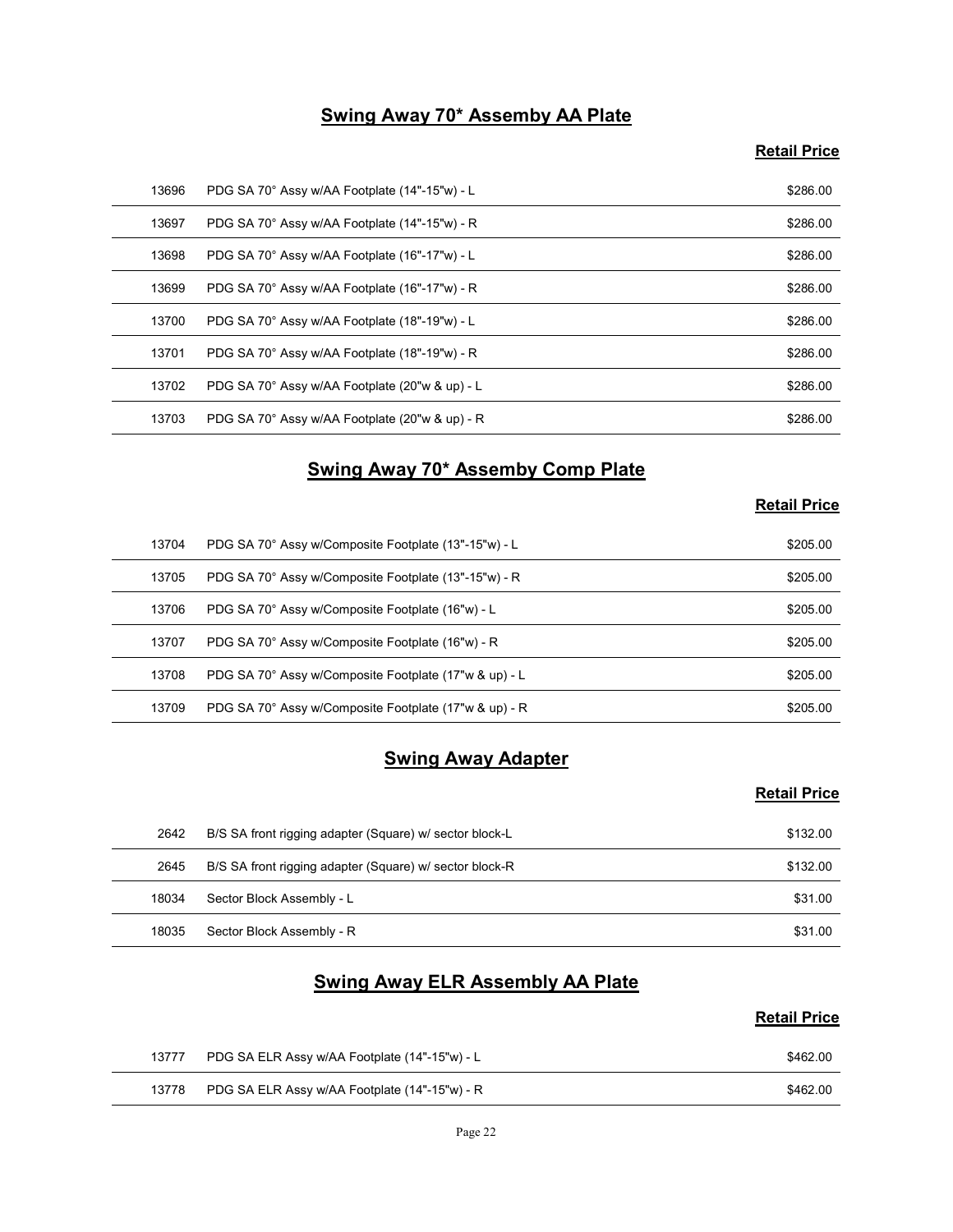| 13779 | PDG SA ELR Assy w/AA Footplate (16"-17"w) - L         | \$462.00            |
|-------|-------------------------------------------------------|---------------------|
| 13780 | PDG SA ELR Assy w/AA Footplate (16"-17"w) - R         | \$462.00            |
| 13781 | PDG SA ELR Assy w/AA Footplate (18"-19"w) - L         | \$462.00            |
| 13782 | PDG SA ELR Assy w/AA Footplate (18"-19"w) - R         | \$462.00            |
| 13783 | PDG SA ELR Assy w/AA Footplate (20"w & up) - L        | \$462.00            |
| 13784 | PDG SA ELR Assy w/AA Footplate (20"w & up) - R        | \$462.00            |
|       | <b>Swing Away ELR Assembly Comp Plate</b>             |                     |
|       |                                                       | <b>Retail Price</b> |
| 13785 | PDG SA ELR Assy w/Composite Footplate (13"-15"w) - L  | \$382.00            |
| 13786 | PDG SA ELR Assy w/Composite Footplate (13"-15"w) - R  | \$382.00            |
| 13787 | PDG SA ELR Assy w/Composite Footplate (16"w) - L      | \$382.00            |
| 13788 | PDG SA ELR Assy w/Composite Footplate (16"w) - R      | \$382.00            |
| 13789 | PDG SA ELR Assy w/Composite Footplate (17"w & up) - L | \$382.00            |
|       |                                                       |                     |

#### Swing Away ELR Assembly Comp Plate

#### Retail Price

| 13779 | PDG SA ELR Assy w/AA Footplate (16"-17"w) - L         | \$462.00            |
|-------|-------------------------------------------------------|---------------------|
| 13780 | PDG SA ELR Assy w/AA Footplate (16"-17"w) - R         | \$462.00            |
| 13781 | PDG SA ELR Assy w/AA Footplate (18"-19"w) - L         | \$462.00            |
| 13782 | PDG SA ELR Assy w/AA Footplate (18"-19"w) - R         | \$462.00            |
| 13783 | PDG SA ELR Assy w/AA Footplate (20"w & up) - L        | \$462.00            |
| 13784 | PDG SA ELR Assy w/AA Footplate (20"w & up) - R        | \$462.00            |
|       | <b>Swing Away ELR Assembly Comp Plate</b>             |                     |
|       |                                                       | <b>Retail Price</b> |
|       |                                                       |                     |
| 13785 | PDG SA ELR Assy w/Composite Footplate (13"-15"w) - L  | \$382.00            |
| 13786 | PDG SA ELR Assy w/Composite Footplate (13"-15"w) - R  | \$382.00            |
| 13787 | PDG SA ELR Assy w/Composite Footplate (16"w) - L      | \$382.00            |
| 13788 | PDG SA ELR Assy w/Composite Footplate (16"w) - R      | \$382.00            |
| 13789 | PDG SA ELR Assy w/Composite Footplate (17"w & up) - L | \$382.00            |
| 13790 | PDG SA ELR Assy w/Composite Footplate (17"w & up) - R | \$382.00            |
|       |                                                       |                     |
|       | <b>Swing Away Upper Hangers</b>                       |                     |
|       |                                                       | <b>Retail Price</b> |
| 10536 | PDG SA 60° Assy, Upper Hanger - L                     | \$126.00            |
| 10537 | PDG SA 60° Assy, Upper Hanger - R                     | \$126.00            |
| 7314  | PDG SA 70° Assy, Upper Hanger - L (inc 13387, 1391)   | \$132.00            |
| 7315  | PDG SA 70° Assy, Upper Hanger - R (Inc #13387, 1391)  | \$132.00            |
| 9095  | PDG SA ELR Assy, Upper Hanger - L                     | \$301.00            |
| 9094  | PDG SA ELR Assy, Upper Hanger - R                     | \$301.00            |
|       |                                                       |                     |

### **Swing Away Upper Hangers**

| 13786 | PDG SA ELR Assy w/Composite Footplate (13"-15"w) - R  | \$382.00            |
|-------|-------------------------------------------------------|---------------------|
| 13787 | PDG SA ELR Assy w/Composite Footplate (16"w) - L      | \$382.00            |
| 13788 | PDG SA ELR Assy w/Composite Footplate (16"w) - R      | \$382.00            |
| 13789 | PDG SA ELR Assy w/Composite Footplate (17"w & up) - L | \$382.00            |
| 13790 | PDG SA ELR Assy w/Composite Footplate (17"w & up) - R | \$382.00            |
|       |                                                       |                     |
|       | <b>Swing Away Upper Hangers</b>                       | <b>Retail Price</b> |
| 10536 | PDG SA 60° Assy, Upper Hanger - L                     | \$126.00            |
| 10537 | PDG SA 60° Assy, Upper Hanger - R                     | \$126.00            |
| 7314  | PDG SA 70° Assy, Upper Hanger - L (inc 13387, 1391)   | \$132.00            |
| 7315  | PDG SA 70° Assy, Upper Hanger - R (Inc #13387, 1391)  | \$132.00            |
| 9095  | PDG SA ELR Assy, Upper Hanger - L                     | \$301.00            |